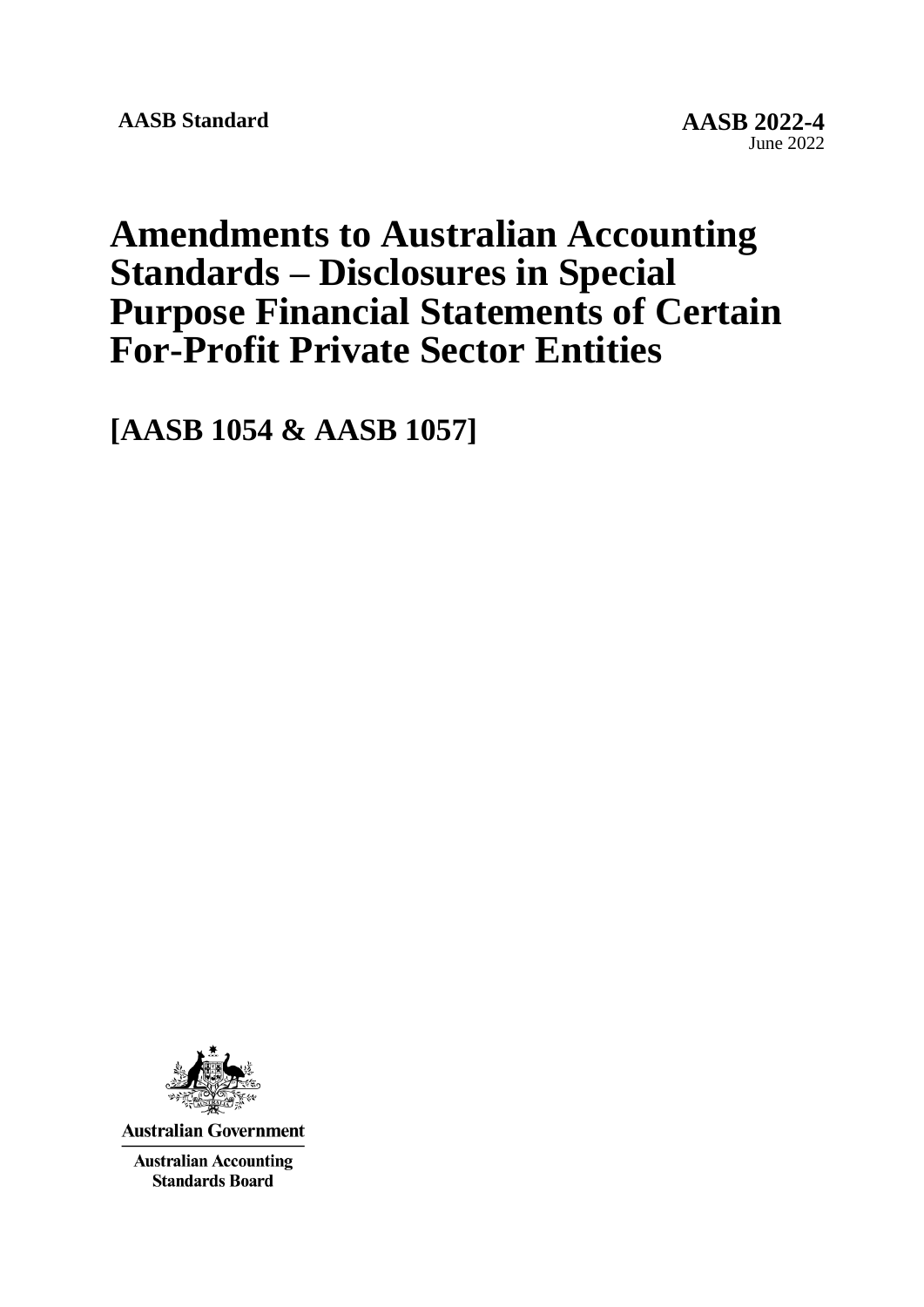# **Obtaining a copy of this Accounting Standard**

This Standard is available on the AASB website: www.aasb.gov.au.

Australian Accounting Standards Board PO Box 204 Collins Street West Victoria 8007 AUSTRALIA

Phone: (03) 9617 7600 E-mail: standard@aasb.gov.au Website: www.aasb.gov.au

#### **Other enquiries**

Phone: (03) 9617 7600<br>E-mail: standard@aasb. standard@aasb.gov.au

#### COPYRIGHT

© Commonwealth of Australia 2022

This work is copyright. Apart from any use as permitted under the *Copyright Act 1968*, no part may be reproduced by any process without prior written permission. Requests and enquiries concerning reproduction and rights should be addressed to The National Director, Australian Accounting Standards Board, PO Box 204, Collins Street West, Victoria 8007.

ISSN 1036-4803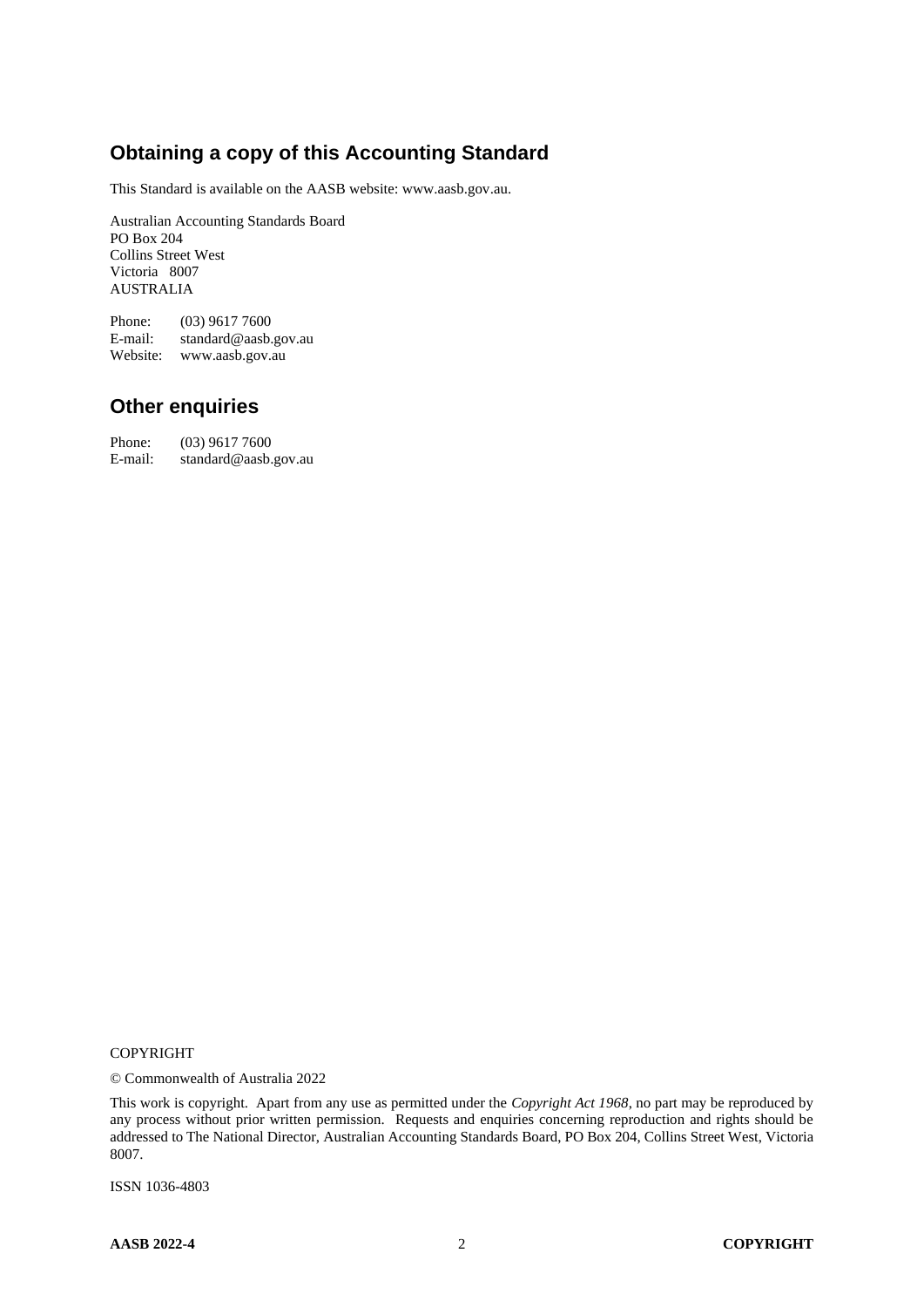#### **Contents**

#### PREFACE

#### **ACCOUNTING STANDARD AASB 2022-4** *AMENDMENTS TO AUSTRALIAN ACCOUNTING STANDARDS – DISCLOSURES IN SPECIAL PURPOSE FINANCIAL STATEMENTS OF CERTAIN FOR-PROFIT PRIVATE SECTOR ENTITIES*

|                                                   | from paragraph |
|---------------------------------------------------|----------------|
| <b>OBJECTIVE</b>                                  |                |
| <b>APPLICATION</b>                                | 2              |
| AMENDMENTS TO AASB 1054                           |                |
| <b>AMENDMENTS TO AASB 1057</b>                    | 7              |
| <b>COMMENCEMENT OF THE LEGISLATIVE INSTRUMENT</b> |                |

#### **BASIS FOR CONCLUSIONS**

Australian Accounting Standard AASB 2022-4 *Amendments to Australian Accounting Standards – Disclosures in Special Purpose Financial Statements of Certain For-Profit Private Sector Entities* is set out in paragraphs 1 – 8. All the paragraphs have equal authority.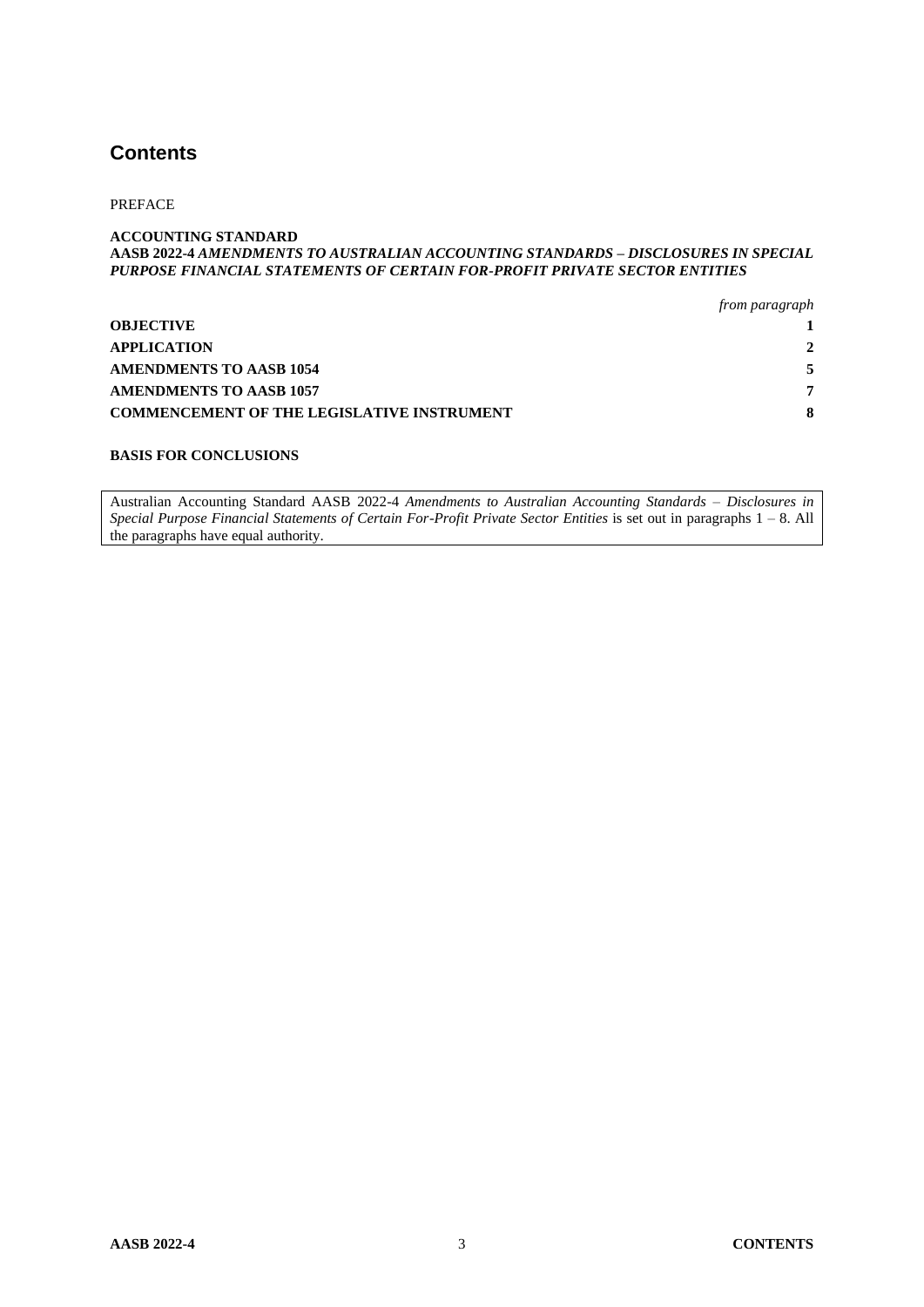#### **Preface**

#### **Standards amended by AASB 2022-4**

This Standard makes amendments to AASB 1054 *Australian Additional Disclosures* (May 2011) and AASB 1057 *Application of Australian Accounting Standards* (July 2015).

#### **Main features of this Standard**

#### **Main requirements**

This Standard amends AASB 1054 and AASB 1057 in relation to for-profit private sector entities that are required only by their constituting document or another document (being a document created before 1 July 2021 and not amended on or after that date) to prepare financial statements that comply with Australian Accounting Standards. The amendments require that when such entities prepare special purpose financial statements that refer to Australian Accounting Standards, the financial statements include disclosures that inform users of the basis upon which those financial statements were prepared.

In particular, the amendments made to AASB 1054 by this Standard require the special purpose financial statements to:

- (a) disclose the basis on which the decision to prepare special purpose financial statements was made;
- (b) disclose information about the material accounting policies applied in the special purpose financial statements, including information about changes in those policies;
- (c) where the entity has interests in other entities disclose whether or not its subsidiaries and investments in associates or joint ventures have been consolidated or equity accounted in a manner consistent with the requirements set out in AASB 10 *Consolidated Financial Statements* or AASB 128 *Investments in Associates and Joint Ventures*, as appropriate. If the entity has not consolidated its subsidiaries or equity accounted its investments in associates or joint ventures consistently with those requirements, also disclose the reasons why;
- (d) for each material accounting policy applied and disclosed in the financial statements that does not comply with all the recognition and measurement requirements in Australian Accounting Standards (except for AASB 10 and AASB 128) – disclose an indication of how it does not comply;
- (e) disclose whether or not the financial statements overall comply with all the recognition and measurement requirements in Australian Accounting Standards (except for AASB 10 and AASB 128); and
- (f) comply with the disclosure requirements in paragraphs 8 and 9 of AASB 1054 regarding the reporting framework and the type of financial statements.

The amendments to AASB 1057 ensure that the for-profit private sector entities addressed in this Standard are made subject to Australian Accounting Standards – explicitly only AASB 1054 (in addition to AASB 1057) – so that the relevant disclosure requirements in AASB 1054 are applicable to their special purpose financial statements that are required to comply with the Standards.

# **Application date**

This Standard applies to annual periods ending on or after 30 June 2022. Earlier application is permitted.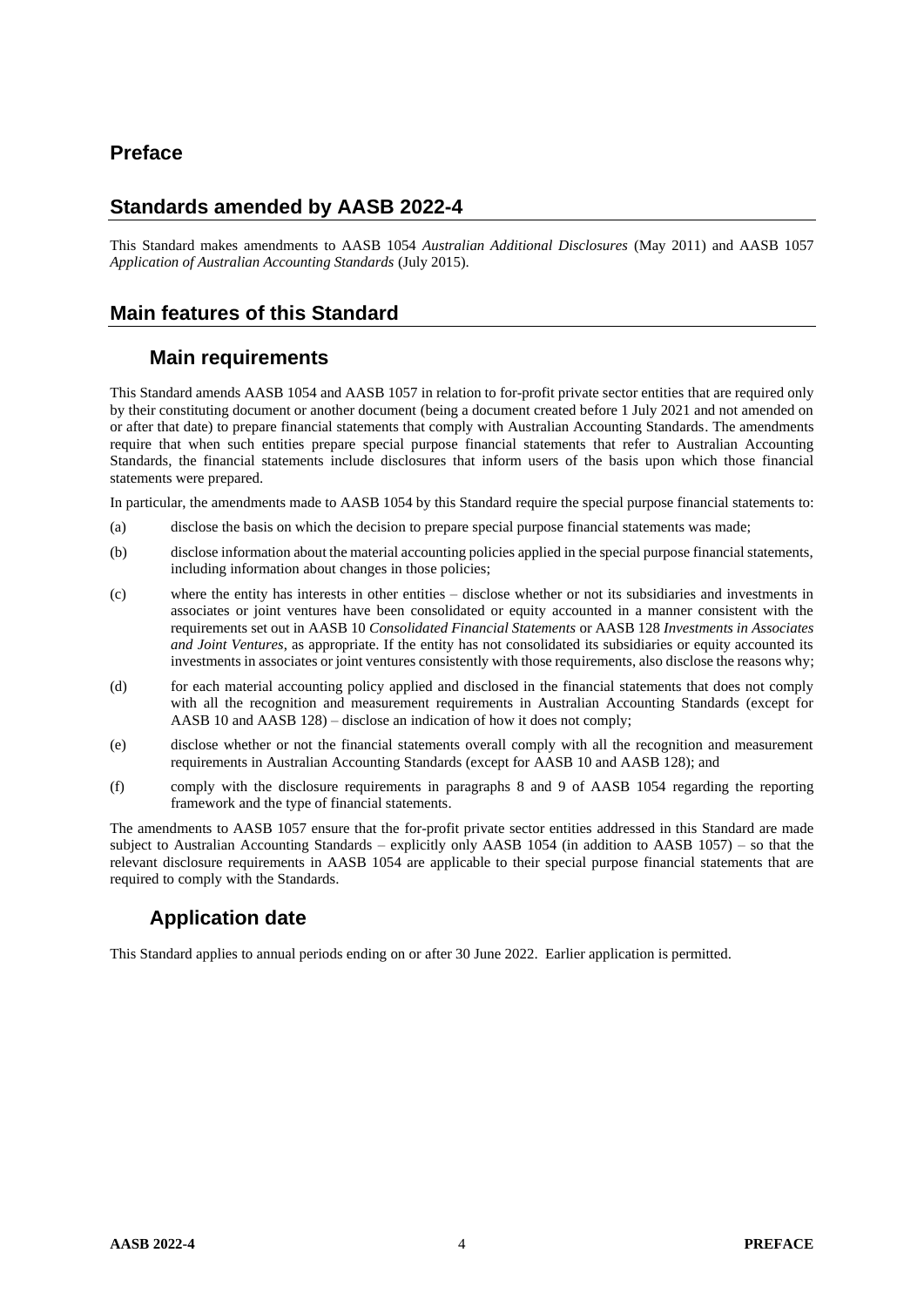# **Accounting Standard AASB 2022-4**

The Australian Accounting Standards Board makes Accounting Standard AASB 2022-4 *Amendments to Australian Accounting Standards – Disclosures in Special Purpose Financial Statements of Certain For-Profit Private Sector Entities* under section 334 of the *Corporations Act 2001*.

Dated 23 June 2022

Keith Kendall<br>Chair - AASB

#### **Accounting Standard AASB 2022-4** *Amendments to Australian Accounting Standards – Disclosures in Special Purpose Financial Statements of Certain For-Profit Private Sector Entities*

#### **Objective**

- 1 This Standard amends AASB 1054 *Australian Additional Disclosures* (May 2011) and AASB 1057 *Application of Australian Accounting Standards* (July 2015) in relation to certain for-profit private sector entities that are required only by their constituting document or another document to prepare financial statements that comply with Australian Accounting Standards. Where those entities prepare special purpose financial statements, the amendments require disclosure of specified information. In particular, this Standard amends:
	- (a) AASB 1054, to require disclosure of particular information about the special purpose financial statements, including information that enables users of the financial statements to understand the material accounting policies applied in the financial statements, changes in those policies and whether or not the policies comply with all the recognition and measurement requirements in Australian Accounting Standards; and
	- (b) AASB 1057, to extend the set of entities to which AASB 1057 and AASB 1054 apply. This is necessary in order to give effect to the amendments described in paragraph (a).

#### **Application**

- 2 The amendments set out in this Standard apply to entities and financial statements in accordance with the application of AASB 1054 and AASB 1057.
- 3 This Standard applies to annual periods ending on or after 30 June 2022. This Standard may be applied to annual periods ending before 30 June 2022.
- 4 This Standard uses underlining, striking out and other typographical material to identify some of the amendments to AASB 1057, in order to make the amendments more understandable. However, the amendments made by this Standard do not include that underlining, striking out or other typographical material. Amended paragraphs are shown with deleted text struck through and new text underlined. Ellipses (…) are used to help provide the context within which amendments are made and also to indicate text that is not amended.

#### **Amendments to AASB 1054**

- 5 Paragraphs 2, 9C and 9D are added as follows:
	- 2 The following table identifies the disclosure requirements that, in accordance with this Standard, apply to each type of entity to which this Standard applies: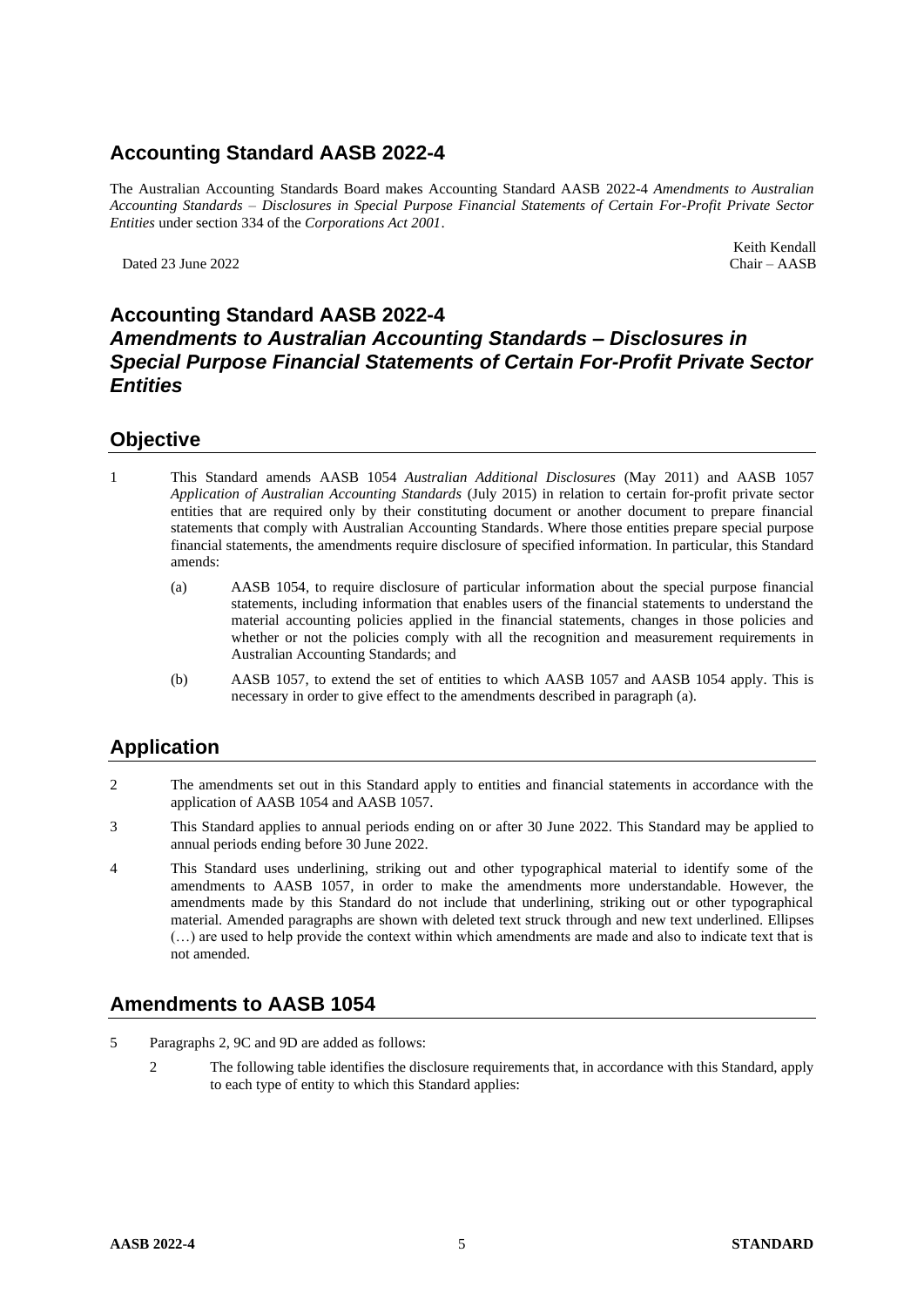| Type of entity to which the<br>paragraph is applicable                                                                                                                                                                                        | <b>Subject of paragraphs</b>                               | Paragraph<br>numbers |  |  |
|-----------------------------------------------------------------------------------------------------------------------------------------------------------------------------------------------------------------------------------------------|------------------------------------------------------------|----------------------|--|--|
| Entities preparing general purpose financial statements                                                                                                                                                                                       |                                                            |                      |  |  |
| For-profit entities and not-for-profit<br>entities, whether in the private sector                                                                                                                                                             | Compliance with Australian Accounting<br><b>Standards</b>  | $\tau$               |  |  |
| or the public sector                                                                                                                                                                                                                          | Reporting framework                                        | 8                    |  |  |
|                                                                                                                                                                                                                                               | General purpose or special purpose<br>financial statements | 9                    |  |  |
|                                                                                                                                                                                                                                               | Audit fees                                                 | 10, 11               |  |  |
|                                                                                                                                                                                                                                               | <b>Imputation</b> credits                                  | $12 - 15$            |  |  |
|                                                                                                                                                                                                                                               | Operating cash flow reconciliation                         | 16                   |  |  |
|                                                                                                                                                                                                                                               | IFRS Standard not yet issued in Australia                  | 17                   |  |  |
| Entities preparing special purpose financial statements                                                                                                                                                                                       |                                                            |                      |  |  |
| For-profit private sector entities                                                                                                                                                                                                            | Reporting framework                                        | 8                    |  |  |
| required only by their constituting<br>document or another document<br>(created before 1 July 2021 and not<br>amended on or after that date) to<br>prepare financial statements that<br>comply with Australian Accounting<br><b>Standards</b> | General purpose or special purpose<br>financial statements | 9                    |  |  |
|                                                                                                                                                                                                                                               | Information about special purpose<br>financial statements  | 9C, 9D               |  |  |
| Not-for-profit private sector entities<br>required to comply with this                                                                                                                                                                        | Compliance with Australian Accounting<br><b>Standards</b>  | $\overline{7}$       |  |  |
| Standard                                                                                                                                                                                                                                      | Reporting framework                                        | 8                    |  |  |
|                                                                                                                                                                                                                                               | General purpose or special purpose<br>financial statements | 9                    |  |  |
|                                                                                                                                                                                                                                               | Information about special purpose<br>financial statements  | 9A, 9B               |  |  |
|                                                                                                                                                                                                                                               | Audit fees                                                 | 10, 11               |  |  |
|                                                                                                                                                                                                                                               | Imputation credits                                         | $12 - 15$            |  |  |
|                                                                                                                                                                                                                                               | Operating cash flow reconciliation                         | 16                   |  |  |
|                                                                                                                                                                                                                                               | IFRS Standard not yet issued in Australia                  | 17                   |  |  |

…

# **General Purpose or Special Purpose Financial Statements**

…

# **Information about special purpose financial statements**

…

9C The special purpose financial statements of a for-profit private sector entity that is required only by its constituting document or another document (created before 1 July 2021 and not amended on or after that date) to prepare financial statements that comply with Australian Accounting Standards shall:

- (a) disclose the basis on which the decision to prepare special purpose financial statements was made;
- (b) disclose the following about the material accounting policies applied in the special purpose financial statements, if not already required by another Australian Accounting Standard:
	- (i) the measurement basis (or bases) applied in preparing the special purpose financial statements; and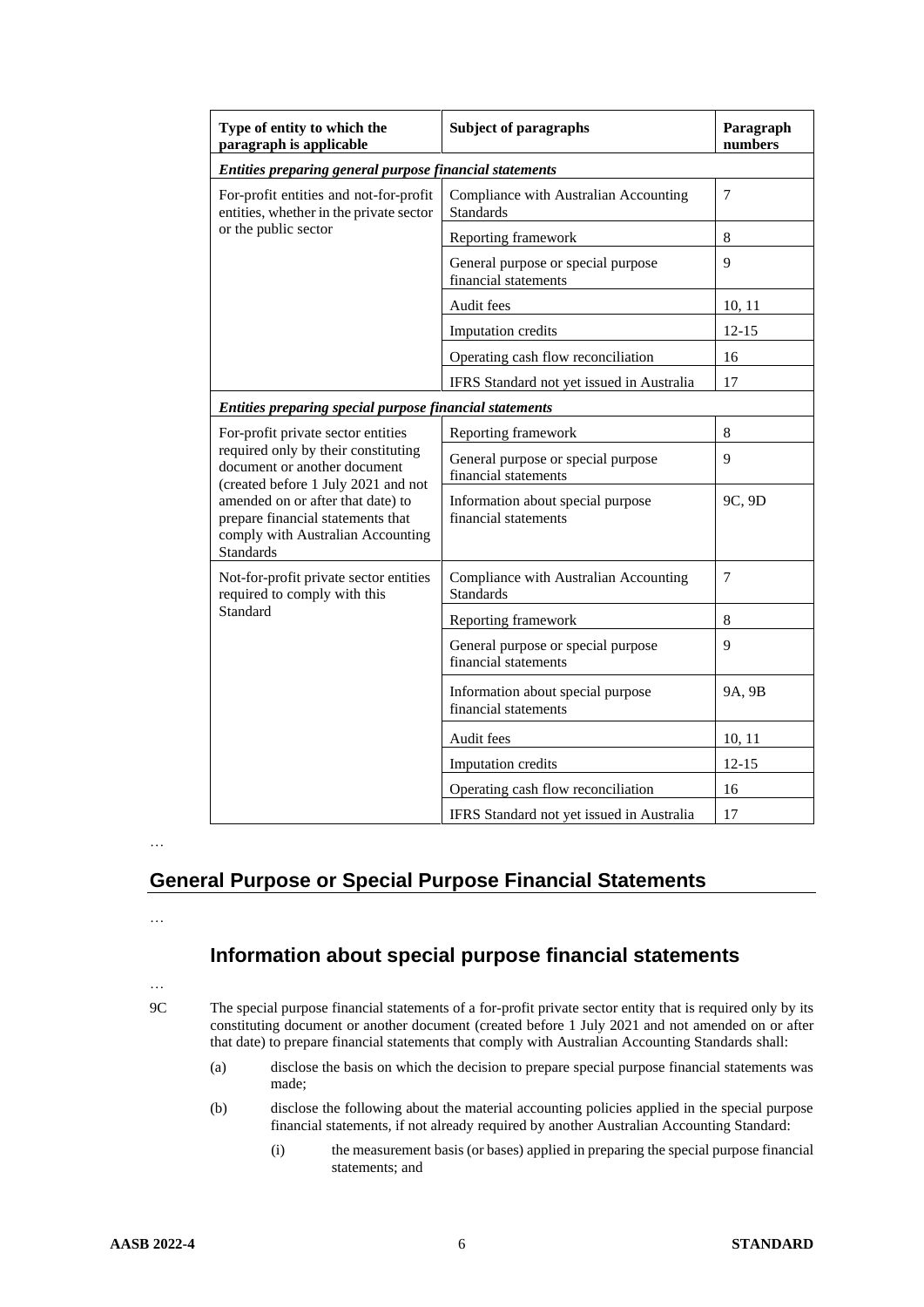- (ii) the other accounting policies applied that are relevant to an understanding of the special purpose financial statements;
- (c) when a change in a material accounting policy has an effect on the current period or any prior period, disclose the following, if not already required by another Australian Accounting Standard:
	- (i) the nature of the change in accounting policy;
	- (ii) the reasons why applying the new accounting policy provides reliable and more relevant information;
	- (iii) to the extent practicable, the amount of the adjustment for each financial statement line item affected, shown separately:
		- (A) for the current period;
		- (B) for each prior period presented; and
		- (C) in the aggregate for periods before those presented; and
	- (iv) an explanation if it is impracticable to determine the amounts to be disclosed under paragraph (iii).

Financial statements of subsequent periods need not repeat these disclosures;

- (d) where the entity has interests in other entities disclose whether or not its subsidiaries and investments in associates or joint ventures have been consolidated or equity accounted in a manner consistent with the requirements set out in AASB 10 *Consolidated Financial Statements* or AASB 128 *Investments in Associates and Joint Ventures*, as appropriate. If the entity has not consolidated its subsidiaries or equity accounted its investments in associates or joint ventures consistently with those requirements, it shall also disclose the reasons why that is the case;
- (e) for each material accounting policy applied and disclosed in the financial statements that does not comply with all the recognition and measurement requirements in Australian Accounting Standards (except for AASB 10 and AASB 128), disclose an indication of how it does not comply; and
- (f) disclose whether or not the financial statements overall comply with all the recognition and measurement requirements in Australian Accounting Standards (except for AASB 10 and AASB 128).
- 9D *Implementation guidance and illustrative examples for certain for-profit private sector entities* accompanies this Standard. It illustrates the application of the requirements in paragraph 9C.
- 6 *Implementation guidance and illustrative examples for certain for-profit private sector entities* is attached to accompany AASB 1054 as set out on pages 9 to 14.

#### **Amendments to AASB 1057**

- 7 Paragraphs 2 and 7 are amended (new text is underlined, deleted text is struck through) and paragraph 18A is added as follows:
	- **2 This Standard applies to:** 
		- **(a) each entity that is required to prepare financial reports in accordance with Part 2M.3 of the Corporations Act;**
		- **(b)** *general purpose financial statements* **of each not-for-profit** *reporting entity***;**
		- **(c) each entity that elects to prepare financial statements that are, or are held out to be, general purpose financial statements;**
		- **(d) financial statements of General Government Sectors (GGSs) prepared in accordance with AASB 1049** *Whole of Government and General Government Sector Financial Reporting***;**
		- **(e) for-profit private sector entities that are required by legislation\* to prepare financial statements that comply with either Australian Accounting Standards or accounting standards; and**
		- **(f) other for-profit private sector entities that are required only by their constituting document or another document to prepare financial statements that comply with**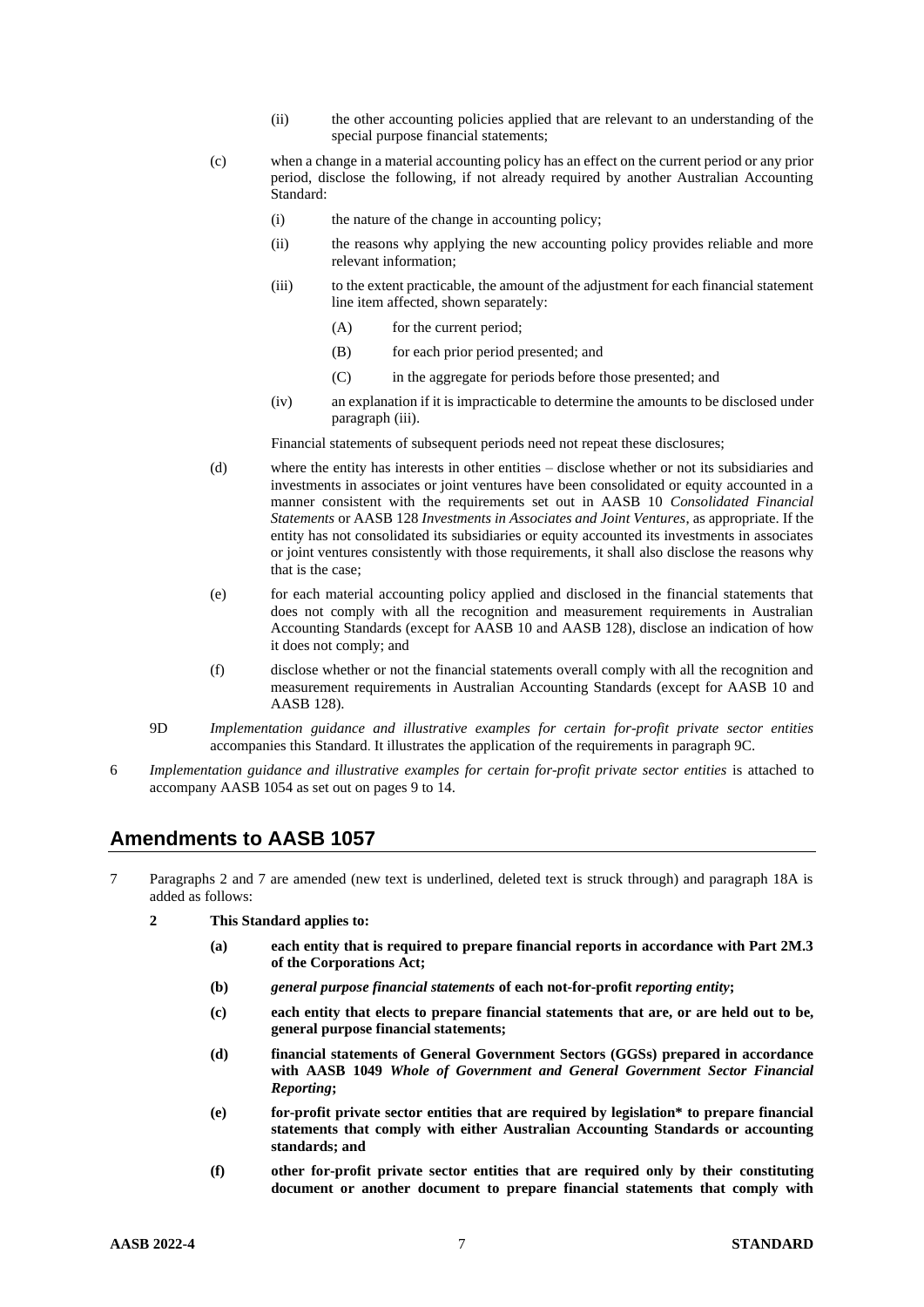**Australian Accounting Standards, provided that the relevant document was created or amended on or after 1 July 2021.** 

\* References in this Standard to 'legislation' mean legislation of a government in Australia.

…

**7 Except as specified in paragraph 20C, AASB 101** *Presentation of Financial Statements***, AASB 107**  *Statement of Cash Flows***, AASB 108** *Accounting Policies, Changes in Accounting Estimates and Errors***, and AASB 1048** *Interpretation of Standards* **and AASB 1054** *Australian Additional Disclosures* **apply to:** 

- **(a) each not-for-profit entity that is required to prepare financial reports in accordance with Part 2M.3 of the Corporations Act;**
- **(b) general purpose financial statements of each not-for-profit entity that is a reporting entity;**
- **(c) each entity that elects to prepare financial statements that are, or are held out to be, general purpose financial statements;**
- **(d) for-profit private sector entities that are required by legislation to prepare financial statements that comply with either Australian Accounting Standards or accounting standards; and**
- **(e) other for-profit private sector entities that are required only by their constituting document or another document to prepare financial statements that comply with Australian Accounting Standards, provided that the relevant document was created or amended on or after 1 July 2021.**

- **18A AASB 1054** *Australian Additional Disclosures* **applies to:**
	- **(a) each not-for-profit entity that is required to prepare financial reports in accordance with Part 2M.3 of the Corporations Act;**
	- **(b) general purpose financial statements of each not-for-profit entity that is a reporting entity;**
	- **(c) each entity that elects to prepare financial statements that are, or are held out to be, general purpose financial statements;**
	- **(d) for-profit private sector entities that are required by legislation to prepare financial statements that comply with either Australian Accounting Standards or accounting standards; and**
	- **(e) other for-profit private sector entities that are required only by their constituting document or another document to prepare financial statements that comply with Australian Accounting Standards.**

#### **Commencement of the legislative instrument**

8 For legal purposes, this legislative instrument commences on 29 June 2022.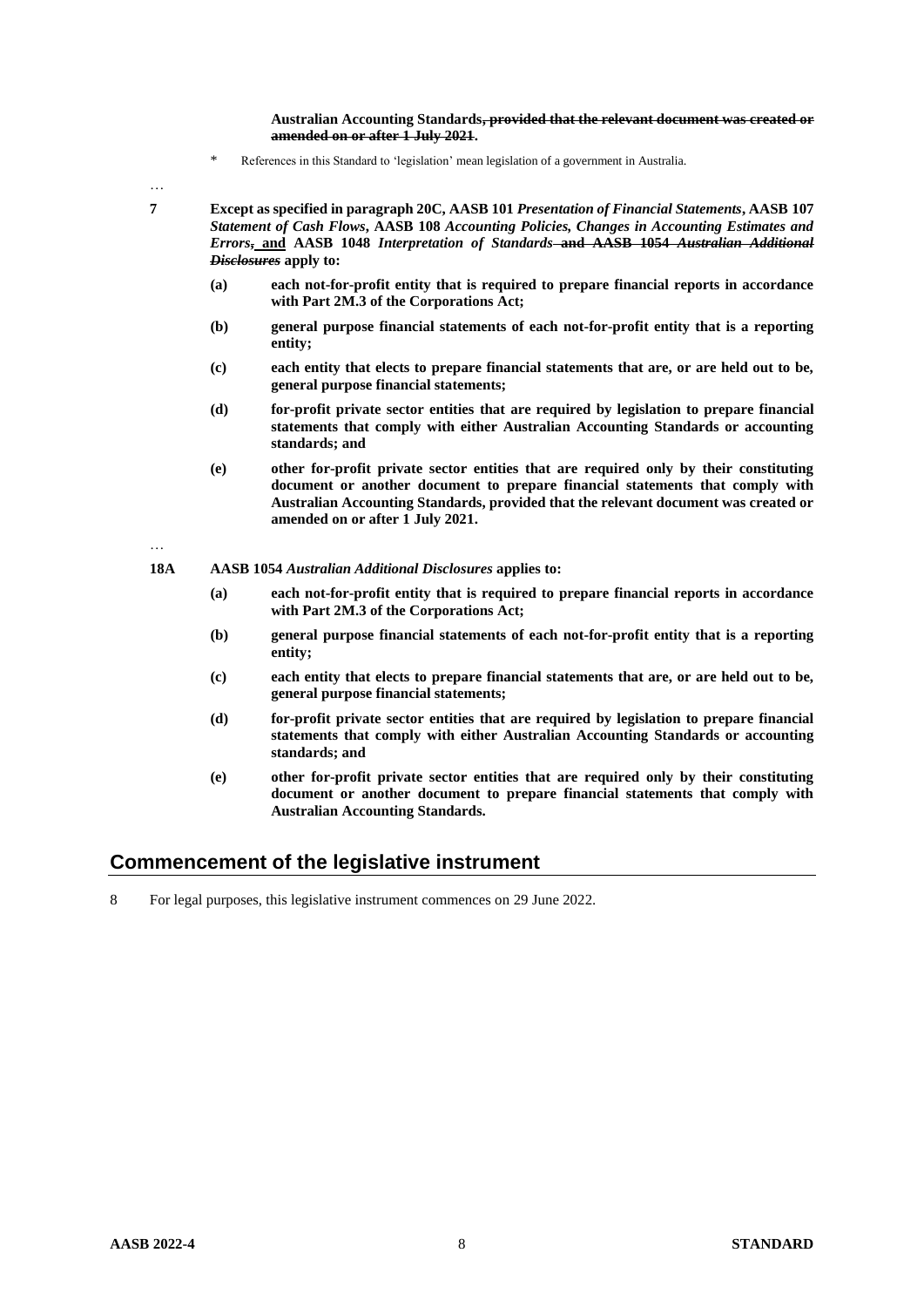#### **Implementation guidance and illustrative examples for certain for-profit private sector entities**

*The following implementation guidance and illustrative examples accompany, but are not part of, AASB 1054* Australian Additional Disclosures. *They illustrate aspects of AASB 1054 but are not intended to provide interpretative guidance.*

- IG15 The AASB has prepared this guidance and examples to explain and illustrate the application of the requirements in paragraph 9C of this Standard.
- IG16 The table below has been provided for ease of reference to illustrate the types of entities that would generally be within or outside the scope of the requirements in paragraph 9C of this Standard.

| $\#$           | Type of entity                                                                                                                                                                                                                                                                                                    | In scope/out of scope                                                                                   |
|----------------|-------------------------------------------------------------------------------------------------------------------------------------------------------------------------------------------------------------------------------------------------------------------------------------------------------------------|---------------------------------------------------------------------------------------------------------|
| 1              | For-profit private sector entities preparing special purpose financial statements                                                                                                                                                                                                                                 |                                                                                                         |
|                | For-profit private sector entities that are required only by their constituting<br>document or another document to prepare financial statements that comply with<br>Australian Accounting Standards - provided that the relevant document was created<br>before 1 July 2021 and not amended on or after that date | In scope                                                                                                |
|                | For-profit private sector entities that are required only by their constituting<br>document or another document to prepare financial statements that comply with<br>Australian Accounting Standards - but the relevant document was created or<br>amended on or after 1 July 2021                                 | Not in scope -<br>compliance with the<br>Standards requires<br>general purpose<br>financial statements  |
|                | For-profit private sector entities that are required only by their constituting<br>document or another document to prepare financial statements that comply with<br>accounting standards or generally accepted accounting principles or practices                                                                 | Not in scope                                                                                            |
|                | For-profit private sector entities that are required by legislation to prepare financial<br>statements that comply with either Australian Accounting Standards or accounting<br>standards                                                                                                                         | Not in $scope-$<br>compliance with the<br>Standards requires<br>general purpose<br>financial statements |
|                | For-profit private sector entities that are required by legislation to prepare financial<br>statements, where there is no legislative reference requiring compliance with<br>Australian Accounting Standards or accounting standards                                                                              | Not in scope                                                                                            |
| $\overline{2}$ | For-profit and not-for-profit public sector entities preparing special purpose<br>financial statements                                                                                                                                                                                                            | Not in scope                                                                                            |
| 3              | Not-for-profit private sector entities preparing special purpose financial<br><b>statements</b>                                                                                                                                                                                                                   | Not in $scope - see$<br>paragraph 9A for<br>similar requirements                                        |

IG17 The following flowchart summarises some of the key decisions in determining how to apply the disclosure requirements in paragraphs 9C(d)-(f) of this Standard in relation to special purpose financial statements.

IG18 In disclosing the information required by paragraphs 9C(d)-(f) of this Standard, entities are not expected to provide quantitative information, or reconciliations, where accounting policies do not comply with all the recognition and measurement requirements in Australian Accounting Standards.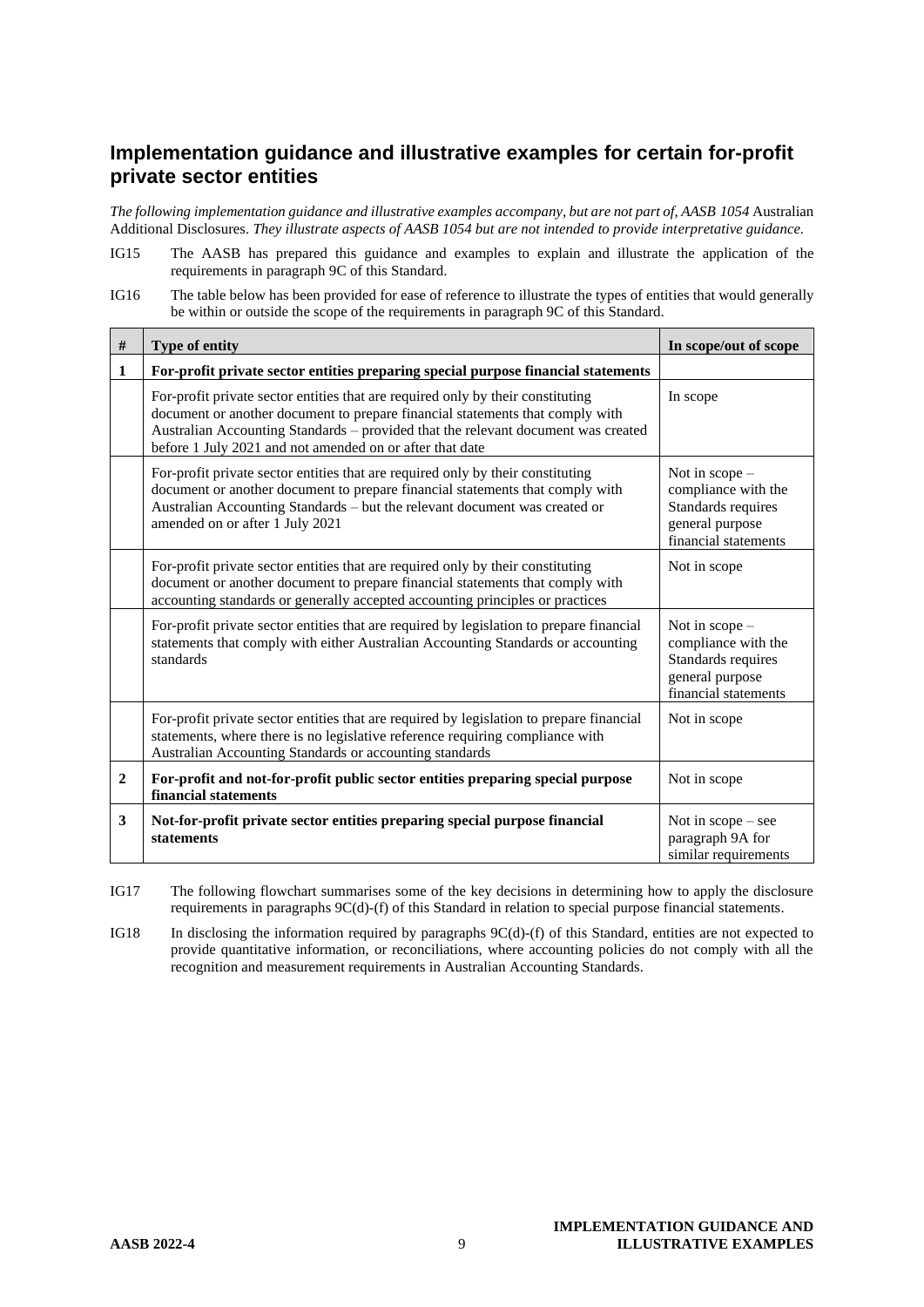#### **Chart 2 – For-profit private sector entities preparing special purpose financial statements (paragraphs 9C(d)-(f))**



#### **Disclose the basis on which the decision to prepare special purpose financial statements was made**

IG19 Paragraph 9C(a) requires an entity to disclose the reasons why the preparation of special purpose financial statements was considered appropriate. It is not sufficient for the entity to merely disclose that it is 'not a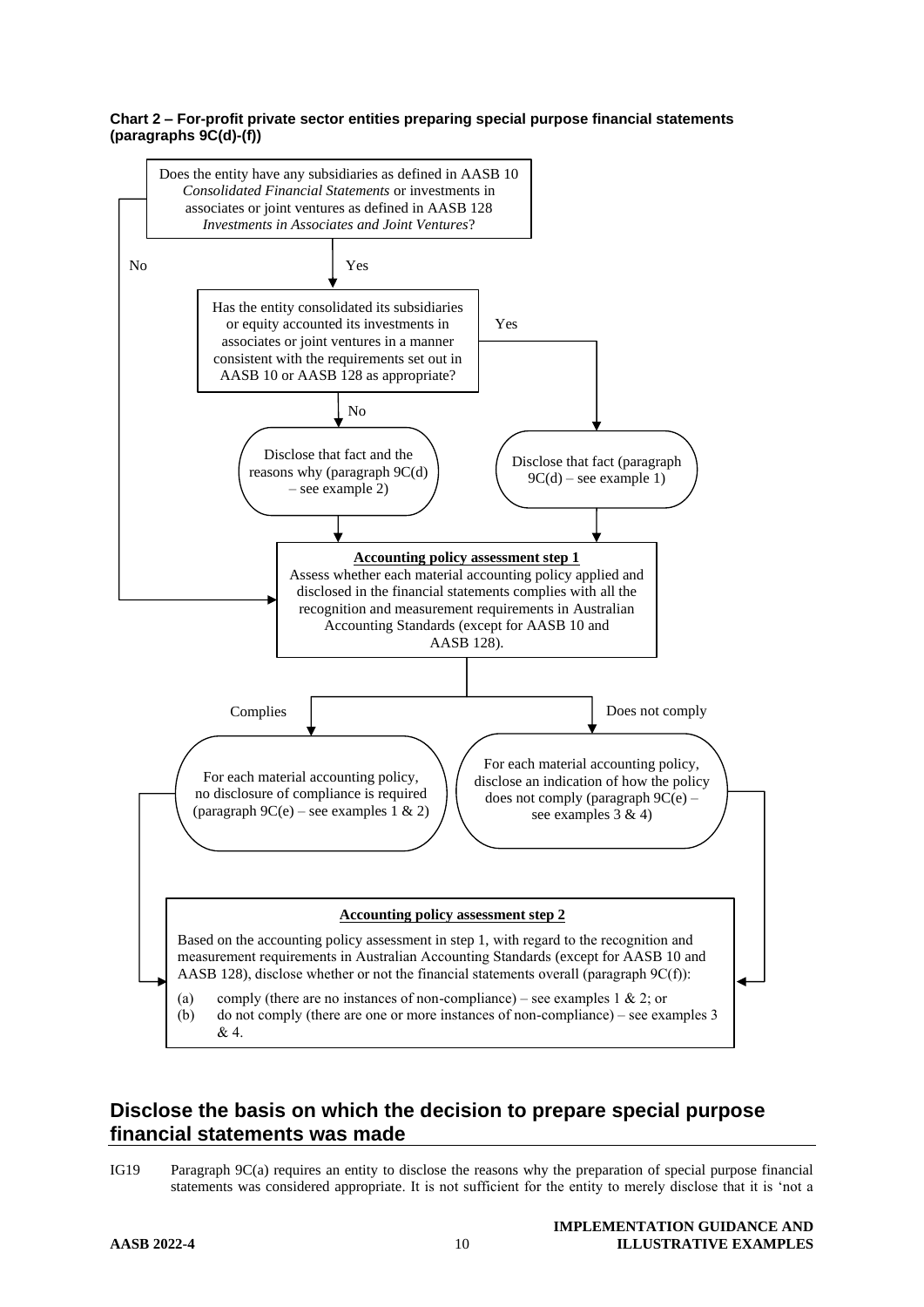reporting entity'; the entity must articulate the reasons why it concluded general purpose financial statements were not required. For example, the reason could be that in the opinion of the directors of the entity all financial statement users are in a position to require the entity to prepare reports tailored to their particular information needs.

#### **Disclosure of accounting policies**

- IG20 For-profit private sector entities within the scope of this Standard that are preparing special purpose financial statements are required to include sufficient information to enable users of those special purpose financial statements to obtain an understanding of the material accounting policies applied in the preparation of the special purpose financial statements, including changes in those policies.
- IG21 The disclosure of this information may be required by another Australian Accounting Standard, such as AASB 101 *Presentation of Financial Statements* or AASB 108 *Accounting Policies, Changes in Accounting Estimates and Errors*. Where this is the case, the entity also complies with the requirements of the other Standard.

#### **Accounting policy assessment step 1: Compliance at the individual accounting policy level**

- IG22 Paragraph 9C(e) of this Standard requires an entity, for each material accounting policy applied and disclosed in the financial statements, to first assess whether that policy complies or does not comply with the recognition and measurement requirements in Australian Accounting Standards (except for AASB 10 and AASB 128).
- IG23 Using those assessments:
	- (a) an entity discloses for those policies not complying with the recognition and measurement requirements in Australian Accounting Standards (except for AASB 10 and AASB 128), an indication of how it does not comply; or
	- (b) if the material accounting policies applied and disclosed in the financial statements comply with the recognition and measurement requirements in Australian Accounting Standards (except for AASB 10 and AASB 128), no additional disclosures are required.
- IG24 Where an entity's accounting policies do not comply with the recognition and measurement requirements in Australian Accounting Standards (except for AASB 10 and AASB 128), the presentation of the disclosure providing an indication of that non-compliance may differ depending on the extent of non-compliance. Entities may choose to provide disclosures for non-compliant policies in one place or placed with each accounting policy disclosed in the financial statements, as appropriate. For example:
	- (a) an entity may choose to disclose which Australian Accounting Standards are not complied with and provide details of the non-compliance in one place – for example, within the basis of preparation note – where the instances of non-compliance are not extensive (see Example 3); or
	- (b) where the instances of non-compliance are extensive, details of the non-compliance may be provided within the relevant accounting policy note (see Example 4).

#### **Accounting policy assessment step 2: Overall compliance**

- IG25 Based on the assessment required by paragraph 9C(e), paragraph 9C(f) then requires an entity to disclose whether or not overall the material accounting policies applied and disclosed in the financial statements comply (that is, there are no instances of non-compliance) (see Examples 1 and 2) or do not comply (there are one or more instances of non-compliance) (see Examples 3 and 4) with all the recognition and measurement requirements in Australian Accounting Standards (except for AASB 10 and AASB 128).
- IG26 Based on the AASB's research, some of the most frequent examples of non-compliance with recognition and measurement requirements in Australian Accounting Standards include:
	- (a) in accounting for income taxes, deferred tax was not recognised, which does not comply with AASB 112 *Income Taxes*;
	- (b) in accounting for property, plant and equipment, assets were not depreciated based on their useful lives, which does not comply with AASB 116 *Property, Plant and Equipment*;
	- (c) in accounting for impairments, the recoverable amount of assets for impairment testing was calculated on an undiscounted basis, which does not comply with AASB 136 *Impairment of Assets*;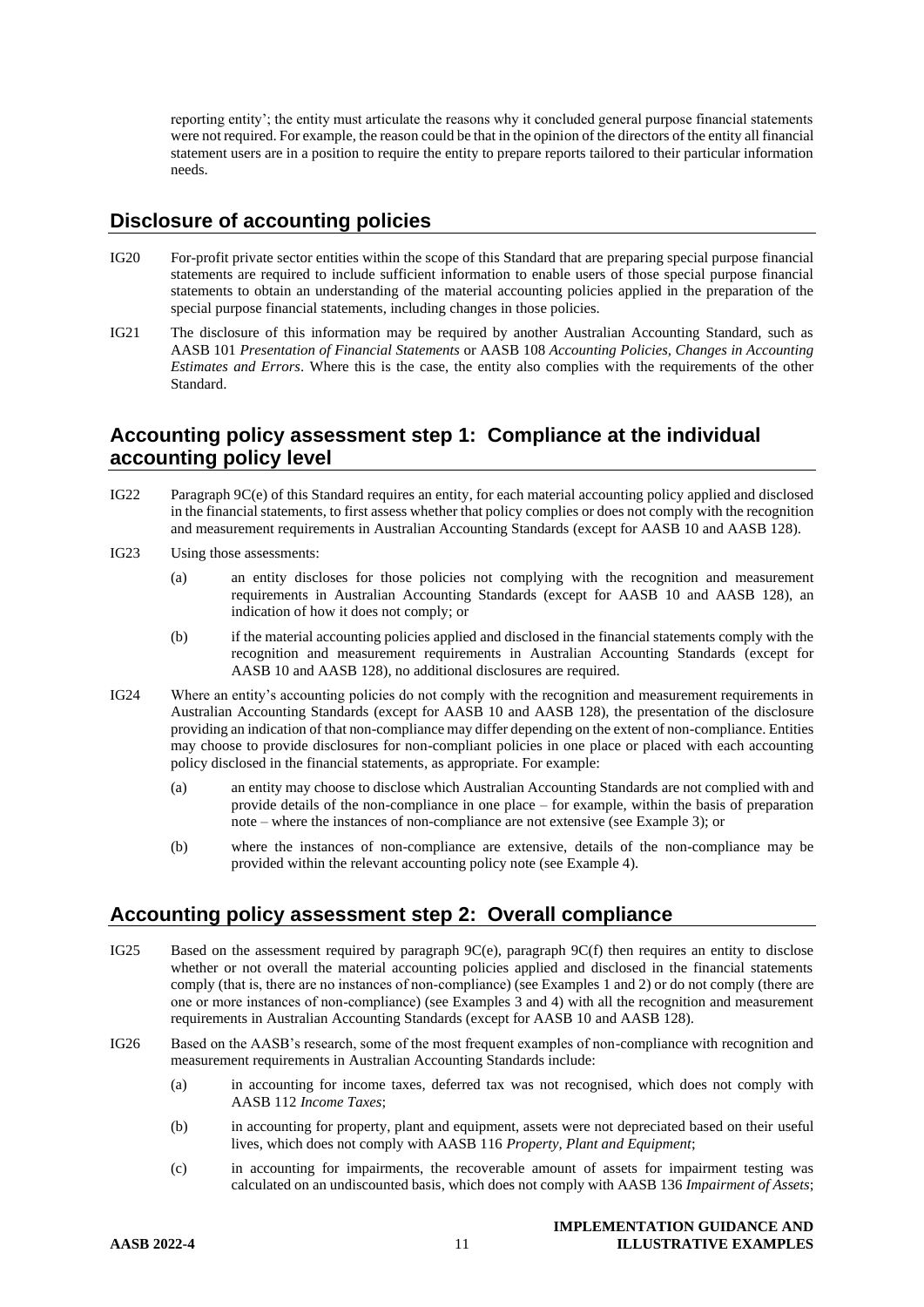- (d) in accounting for leases, certain leases that would previously have been considered operating leases in accordance with AASB 117 *Leases*<sup>1</sup> have not been recognised in the statement of financial position, which does not comply with AASB 16 *Leases*; and
- (e) in accounting for revenue, revenue was recognised based on the transfer of risks and rewards or the percentage of completion method in accordance with AASB 118 *Revenue*, <sup>2</sup> which does not comply with AASB 15 *Revenue from Contracts with Customers*.

#### **Application of the consolidation and equity accounting requirements**

- IG27 In relation to paragraph 9C(d) of this Standard, information about the accounting for subsidiaries and investments in associates and joint ventures is fundamental for a user's understanding of the scope of the financial statements.
- IG28 Exemptions from consolidation of subsidiaries are provided in AASB 10, paragraphs 4(a)-Aus4.2, including when the entity is a wholly-owned subsidiary, its debt or equity instruments are not traded in or to be issued in a public market and its ultimate parent produces consolidated financial statements that are available for public use and comply with accounting standards. Those charged with governance preparing special purpose financial statements might have other reasons for non-consolidation of some or all of an entity's subsidiaries, and paragraph 9C(d) requires these reasons to be disclosed (see Example 2).

| Scenario/Example                                                                   |                       |              | $\overline{2}$ | 3            | $\boldsymbol{\Delta}$ |
|------------------------------------------------------------------------------------|-----------------------|--------------|----------------|--------------|-----------------------|
|                                                                                    | <b>Trust deed</b>     |              |                | $\checkmark$ | $\checkmark$          |
| <b>Reporting Framework</b>                                                         | <b>Other document</b> | $\checkmark$ | $\checkmark$   |              |                       |
| <b>Subsidiaries</b>                                                                | Yes                   | ✓            | $\checkmark$   |              |                       |
|                                                                                    | No                    |              |                | $\checkmark$ | $\checkmark$          |
| <b>Consolidated</b>                                                                | Yes                   | $\checkmark$ |                | n/a          | n/a                   |
|                                                                                    | No                    |              | $\checkmark$   |              |                       |
| <b>Associates / Joint Ventures</b>                                                 | Yes                   | $\checkmark$ |                |              |                       |
|                                                                                    | N <sub>0</sub>        |              | $\checkmark$   | $\checkmark$ | $\checkmark$          |
| <b>Equity accounted</b>                                                            | Yes                   | $\checkmark$ |                | n/a          | n/a                   |
|                                                                                    | No                    |              | n/a            |              |                       |
| Material accounting policies comply<br>with all recognition and measurement        | <b>Yes</b>            | ✓            | $\checkmark$   |              |                       |
| requirements (excluding AASB 10<br>and AASB 128)                                   | No                    |              |                | ✓            | ✓                     |
| <b>Financial statements overall comply</b><br>with all recognition and measurement | <b>Yes</b>            | ✓            | $\checkmark$   |              |                       |
| requirements (excluding AASB 10<br>and AASB 128)                                   | N <sub>0</sub>        |              |                | $\checkmark$ | ✓                     |

IG29 The following illustrative examples are provided:

IG31 The following examples illustrate how an entity might apply some of the disclosure requirements in paragraph 9C of this Standard, on the basis of the limited facts presented. Although some aspects of the examples might

IG30 There are additional illustrative examples in paragraphs IG13 and IG14 of this Standard that may be useful, notwithstanding that they have been prepared for not-for-profit private sector entities.

<sup>1</sup> AASB 117 was superseded by AASB 16 for periods beginning on or after 1 January 2019.

<sup>2</sup> AASB 118 was superseded by AASB 15 for for-profit entities for periods beginning on or after 1 January 2018.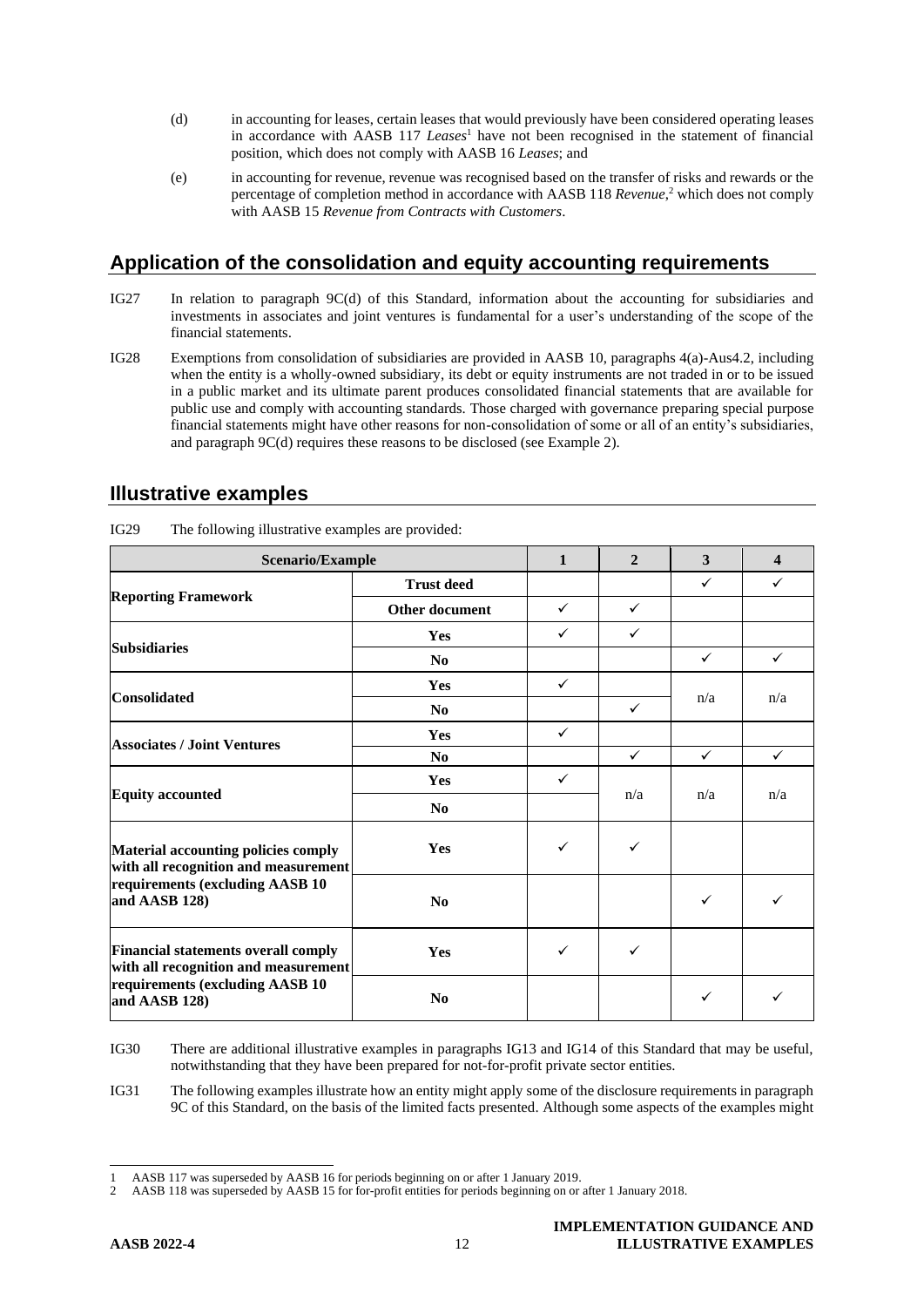be present in actual fact patterns, all relevant facts and circumstances of a particular fact pattern need to be evaluated when applying the Standard.

| $\#$         | <b>Example</b>                                                                                                                                                                                                                                                                                                                                                                                                                                                                                                                                                                                                                                                                                                                                                                                                                      | <b>Illustrative disclosure</b>                                                                                                                                                                                                                                                                                                                                                                                                                                                                                                                                                                                                                                                                                                                                                                                                                                                                                                                                                                                                                                                                                                                         |
|--------------|-------------------------------------------------------------------------------------------------------------------------------------------------------------------------------------------------------------------------------------------------------------------------------------------------------------------------------------------------------------------------------------------------------------------------------------------------------------------------------------------------------------------------------------------------------------------------------------------------------------------------------------------------------------------------------------------------------------------------------------------------------------------------------------------------------------------------------------|--------------------------------------------------------------------------------------------------------------------------------------------------------------------------------------------------------------------------------------------------------------------------------------------------------------------------------------------------------------------------------------------------------------------------------------------------------------------------------------------------------------------------------------------------------------------------------------------------------------------------------------------------------------------------------------------------------------------------------------------------------------------------------------------------------------------------------------------------------------------------------------------------------------------------------------------------------------------------------------------------------------------------------------------------------------------------------------------------------------------------------------------------------|
| $\mathbf{1}$ | Compliance with all recognition and<br>measurement requirements in Australian<br>Accounting Standards, including AASB 10 and<br><b>AASB 128</b><br>CMA Pty Ltd, a small for-profit parent<br>company, has prepared special purpose<br>financial statements to satisfy requirements of<br>the major supplier of its raw materials. The<br>special purpose financial statements:<br>consolidate all its subsidiaries in a manner<br>$\epsilon$<br>consistent with the requirements set out in<br>AASB 10;<br>equity account all its investments in<br>$\bullet$<br>associates and joint ventures in a manner<br>consistent with the requirements set out in<br>AASB 128; and<br>apply accounting policies that comply<br>$\bullet$<br>with all the recognition and measurement<br>requirements in Australian Accounting<br>Standards. | CMA Pty Ltd is a small for-profit entity that prepares special<br>purpose financial statements under its raw material supply<br>agreement with Company X. These special purpose financial<br>statements have therefore been prepared in accordance with<br>the reporting framework agreed with Company X, which<br>specifies limited note disclosures to accompany the financial<br>statements. The Directors note that Company X may obtain<br>further financial information upon request.<br>CMA Pty Ltd has consolidated all its subsidiaries consistent<br>with the requirements set out in AASB 10 Consolidated<br>Financial Statements and equity accounted for its investments<br>in associates and joint ventures consistent with the<br>requirements set out in AASB 128 Investments in Associates<br>and Joint Ventures.<br>These consolidated special purpose financial statements<br>comply with all the recognition and measurement<br>requirements in Australian Accounting Standards.                                                                                                                                                   |
| 2            | Compliance with all recognition and<br>measurement requirements in Australian<br>Accounting Standards, excluding AASB 10 and<br><b>AASB 128</b><br>KC Pty Ltd, a small for-profit parent company,<br>prepares separate special purpose financial<br>statements in order to meet the requirements of<br>its financing agreement. The separate special<br>purpose financial statements apply material<br>accounting policies that comply with all the<br>recognition and measurement requirements in<br>Australian Accounting Standards. The separate<br>financial statements do not consolidate KC Pty<br>Ltd's subsidiaries.                                                                                                                                                                                                        | These special purpose financial statements have been<br>prepared to satisfy the company's reporting requirements<br>under its financing agreement with Bank X, which requires<br>the financial statements to comply with Australian<br>Accounting Standards. In the opinion of the Directors, it is<br>unlikely there are users of these financial statements who are<br>not in a position to require the preparation of reports tailored<br>to their information needs. KC Pty Ltd is a for-profit entity.<br>Consolidated financial statements have not been prepared for<br>KC Pty Ltd and its subsidiaries as the Directors have decided<br>not to comply with AASB 10 Consolidated Financial<br>Statements - the Directors would provide consolidated<br>information to financial statement users upon request.<br>KC Pty Ltd's special purpose financial statements comply<br>with all the recognition and measurement requirements in<br>Australian Accounting Standards for separate financial<br>statements.                                                                                                                                  |
| 3            | Known non-compliance with recognition and<br>measurement requirements in Australian<br>Accounting Standards that is not extensive<br>ABC Trading Trust, a for-profit entity,<br>determined that it does not have any<br>subsidiaries, associates or joint ventures (and<br>therefore AASB 10 and AASB 128 are not<br>applicable) and prepares special purpose<br>financial statements that apply material<br>accounting policies that do not comply with all<br>the recognition and measurement requirements<br>in Australian Accounting Standards. The<br>differences are not extensive.                                                                                                                                                                                                                                           | ABC Trading Trust, a for-profit entity, has prepared special<br>purpose financial statements as, in the opinion of the Trustees,<br>it is unlikely there are users of these financial statements who<br>are not in a position to require the preparation of reports<br>tailored to their information needs. Accordingly, these<br>financial statements have been prepared to satisfy the<br>Trustee's reporting requirements under the Trust Deed, which<br>requires the financial statements to comply with Australian<br>Accounting Standards.<br>These special purpose financial statements do not comply<br>with all the recognition and measurement requirements in<br>Australian Accounting Standards.<br>The recognition and measurement requirements that have not<br>been complied with are those specified in AASB 116<br>Property, Plant and Equipment. In accounting for property,<br>plant and equipment, ABC Trading Trust has [calculated<br>depreciation on the basis of the useful lives determined by the<br>Australian Taxation Office for income tax purposes / insert<br>further details, including an indication of how material |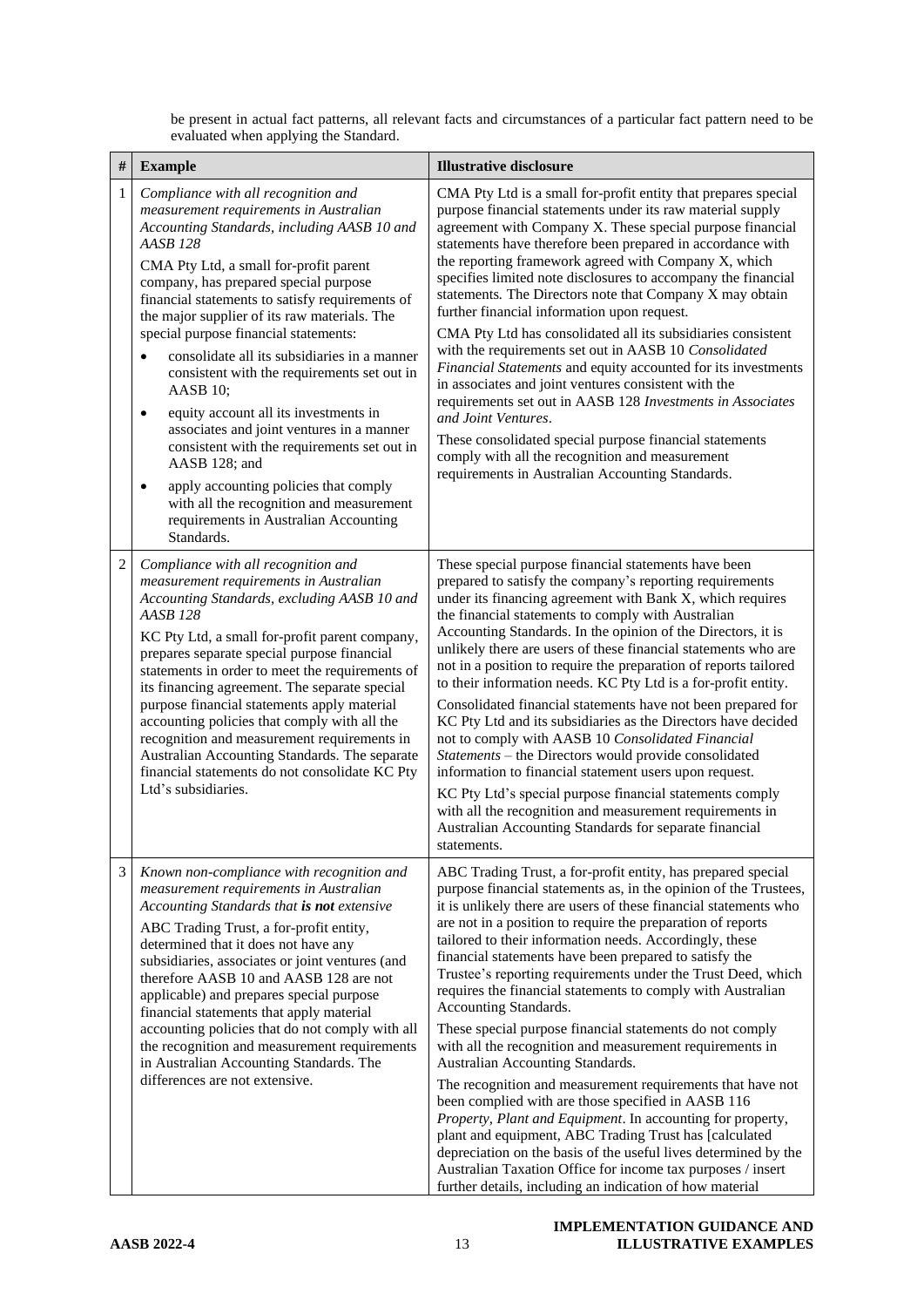| # | <b>Example</b>                                                                                                                                                                                                                                                                                                                                                                                                                                                                                                                                                      | <b>Illustrative disclosure</b>                                                                                                                                                                                                                                                                                                                                                                                                                                                                                                                                                                                                                                                                                      |
|---|---------------------------------------------------------------------------------------------------------------------------------------------------------------------------------------------------------------------------------------------------------------------------------------------------------------------------------------------------------------------------------------------------------------------------------------------------------------------------------------------------------------------------------------------------------------------|---------------------------------------------------------------------------------------------------------------------------------------------------------------------------------------------------------------------------------------------------------------------------------------------------------------------------------------------------------------------------------------------------------------------------------------------------------------------------------------------------------------------------------------------------------------------------------------------------------------------------------------------------------------------------------------------------------------------|
|   |                                                                                                                                                                                                                                                                                                                                                                                                                                                                                                                                                                     | recognition and measurement requirements in Australian<br>Accounting Standards have not been complied with].                                                                                                                                                                                                                                                                                                                                                                                                                                                                                                                                                                                                        |
| 4 | Known non-compliance with the recognition<br>and measurement requirements in Australian<br>Accounting Standards that is extensive<br>HIJ Public Trading Trust, a for-profit entity,<br>determined that it does not have any<br>subsidiaries, associates or joint ventures (and<br>therefore AASB 10 and AASB 128 are not<br>applicable) and prepares special purpose<br>financial statements that apply material<br>accounting policies that do not comply with all<br>the recognition and measurement requirements<br>in Australian Accounting Standards. Although | HIJ Public Trading Trust, a for-profit entity, has prepared<br>special purpose financial statements as, in the opinion of the<br>Trustees, it is unlikely there are users of these financial<br>statements who are not in a position to require the preparation<br>of reports tailored to their information needs. Accordingly,<br>these financial statements have been prepared to satisfy the<br>Trustee's reporting requirements under the Trust Deed, which<br>requires the financial statements to comply with Australian<br>Accounting Standards.<br>These special purpose financial statements do not comply<br>with all the recognition and measurement requirements in<br>Australian Accounting Standards. |
|   | the differences have not been quantified, they<br>are extensive, and an indication of the<br>differences are presented with the appropriate<br>note disclosing the accounting policy.                                                                                                                                                                                                                                                                                                                                                                               | [The material accounting policies adopted in the special<br>purpose financial statements are set out in notes Q-Z and<br>indicate how the recognition and measurement requirements<br>in Australian Accounting Standards have not been complied<br>with.                                                                                                                                                                                                                                                                                                                                                                                                                                                            |
|   |                                                                                                                                                                                                                                                                                                                                                                                                                                                                                                                                                                     | Note X: Impairment                                                                                                                                                                                                                                                                                                                                                                                                                                                                                                                                                                                                                                                                                                  |
|   |                                                                                                                                                                                                                                                                                                                                                                                                                                                                                                                                                                     | Assets are tested for impairment whenever events or changes<br>in circumstances indicate that the carrying amount may not be<br>recoverable. An impairment loss is recognised for the amount<br>by which the asset's carrying amount exceeds its recoverable<br>amount. The recoverable amount is determined on an<br>undiscounted basis as the higher of an asset's fair value less<br>costs of disposal and value in use. This does not comply with<br>AASB 136 Impairment of Assets.                                                                                                                                                                                                                             |
|   |                                                                                                                                                                                                                                                                                                                                                                                                                                                                                                                                                                     | Note Y: Income Tax                                                                                                                                                                                                                                                                                                                                                                                                                                                                                                                                                                                                                                                                                                  |
|   |                                                                                                                                                                                                                                                                                                                                                                                                                                                                                                                                                                     | The income tax expense or credit for the period is based on<br>the tax payable on the current period's taxable income based<br>on the applicable income tax rate. This amount is not adjusted<br>for changes in deferred tax assets and liabilities as HIJ Public<br>Trading Trust does not recognise deferred tax balances. This<br>does not comply with AASB 112 Income Taxes.<br>$\ldots$ ]                                                                                                                                                                                                                                                                                                                      |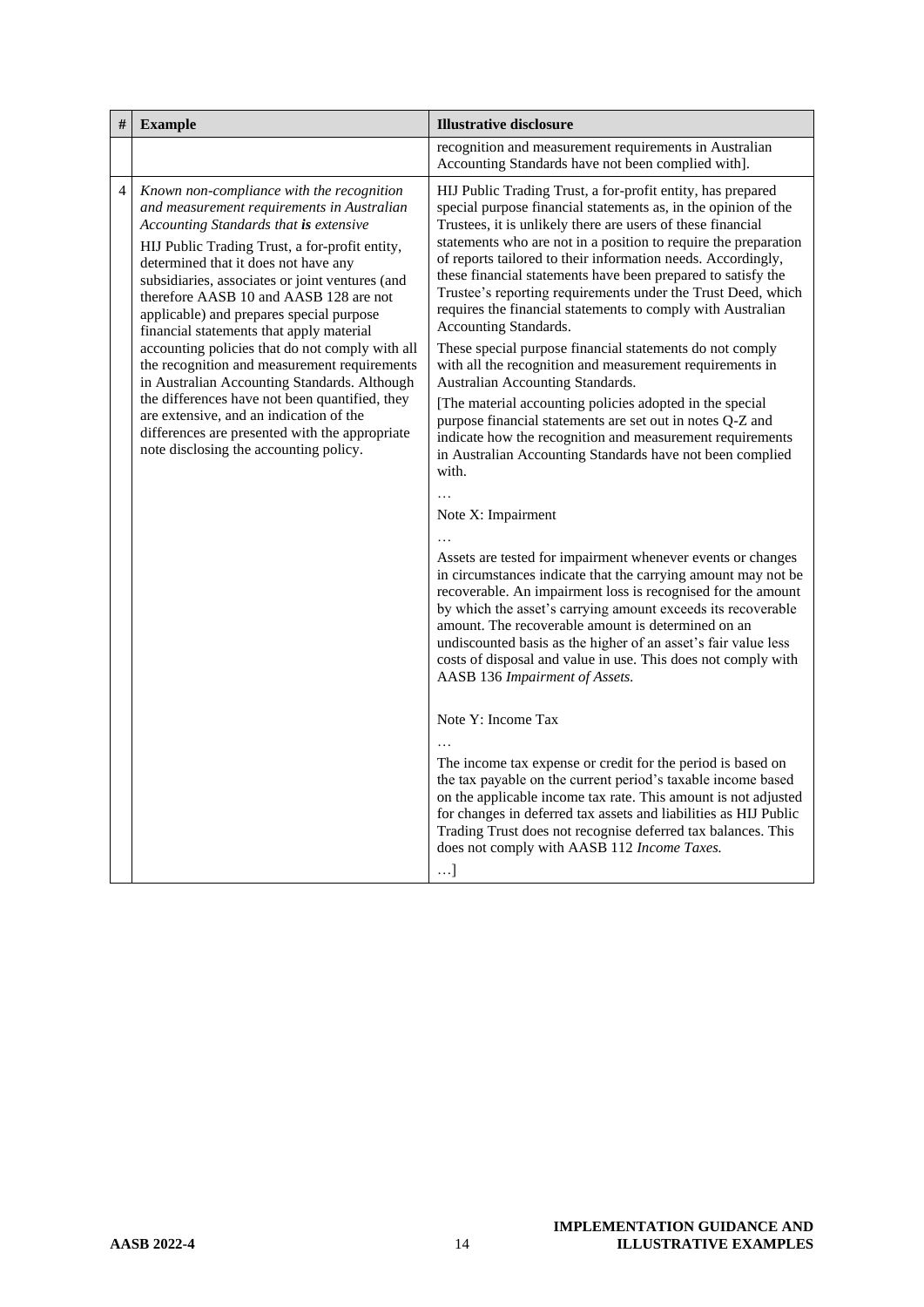# **Basis for Conclusions**

*This Basis for Conclusions accompanies, but is not part of, AASB 2022-4* Amendments to Australian Accounting Standards – Disclosures in Special Purpose Financial Statements of Certain For-Profit Private Sector Entities.

#### **Introduction**

- $BC1$ This Basis for Conclusions summarises the Australian Accounting Standards Board's considerations in reaching the conclusions in this Standard. It sets out the reasons why the Board developed the Standard, the approach taken to developing the Standard and the bases for the key decisions made. In making decisions, individual Board members gave greater weight to some factors than to others.
- $BC2$ In setting out the Board's reasons for issuing this Standard, the following section includes the historical context and the relationship of the project that gave rise to this Standard to similar Board projects pertaining to different types of entities. Later sections then:
	- (a) summarise the rationale for the pertinent proposals that were exposed for public comment in Exposure Draft ED 302 *Amendments to Australian Accounting Standards – Disclosure in Special Purpose Financial Statements of Certain For-Profit Private Sector Entities*, which led to the development of this Standard; and
	- (b) explain why some ED 302 proposals and some views expressed by respondents to ED 302 (particularly those not adequately addressed in the Basis for Conclusions on ED 302) were not adopted in the Standard.

#### **Reasons for issuing this Standard**

- <span id="page-14-0"></span> $BC3$ In 2018 the Board initiated a broad project to address the issues associated with special purpose financial statements (SPFS) reporting in the for-profit private sector.<sup>1</sup> As part of that project, the Board proposed, through Exposure Draft ED 297 *Removal of Special Purpose Financial Statements for Certain For-Profit Private Sector Entities* (August 2019), to remove the option for some types of for-profit private sector entities to prepare SPFS when they are required to comply with Australian Accounting Standards (AAS). ED 297 proposed an operative date of annual reporting periods beginning on or after 1 July 2020 and led to the issue of AASB 2020-2 *Amendments to Australian Accounting Standards – Removal of Special Purpose Financial Statements for Certain For-Profit Private Sector Entities* (March 2020). AASB 2020-2, operative instead for reporting periods beginning on or after 1 July 2021, made amendments to AAS to disallow the preparation of SPFS by the following entities (and, consistent with that, to also remove the 'reporting entity' concept for them):
	- (a) entities required by legislation to prepare financial statements that comply with either AAS or accounting standards; and
	- (b) entities required by their constituting document or another document to prepare financial statements that comply with AAS, provided the relevant document was created or amended on or after 1 July 2021 (to coincide with AASB 2020-2's operative date).

The Basis for Conclusions accompanying AASB 2020-2 explains the Board's reasons for the decisions it made in that Standard and provides more information about the issues with SPFS reporting. (The Basis for Conclusions is also published with AASB 1057 *Application of Australian Accounting Standards*.)

- $BC4$ Given the limited scope of AASB 2020-2, the problems associated with SPFS prepared by for-profit private sector entities that are required to prepare financial statements that comply with AAS were not entirely resolved. This is because AASB 2020-2:
	- (a) did not become immediately operative (AASB 2020-2 was issued in March 2020); and
	- (b) contains an exemption that allows for-profit private sector entities that are required only by their constituting document or another document to prepare financial statements that comply with AAS to continue preparing SPFS if the relevant document was created before 1 July 2021 and not amended on or after that date.

<sup>1</sup> Public sector entities were excluded from the scope of this broad project because the Board had a separate project addressing the public sector financial reporting framework.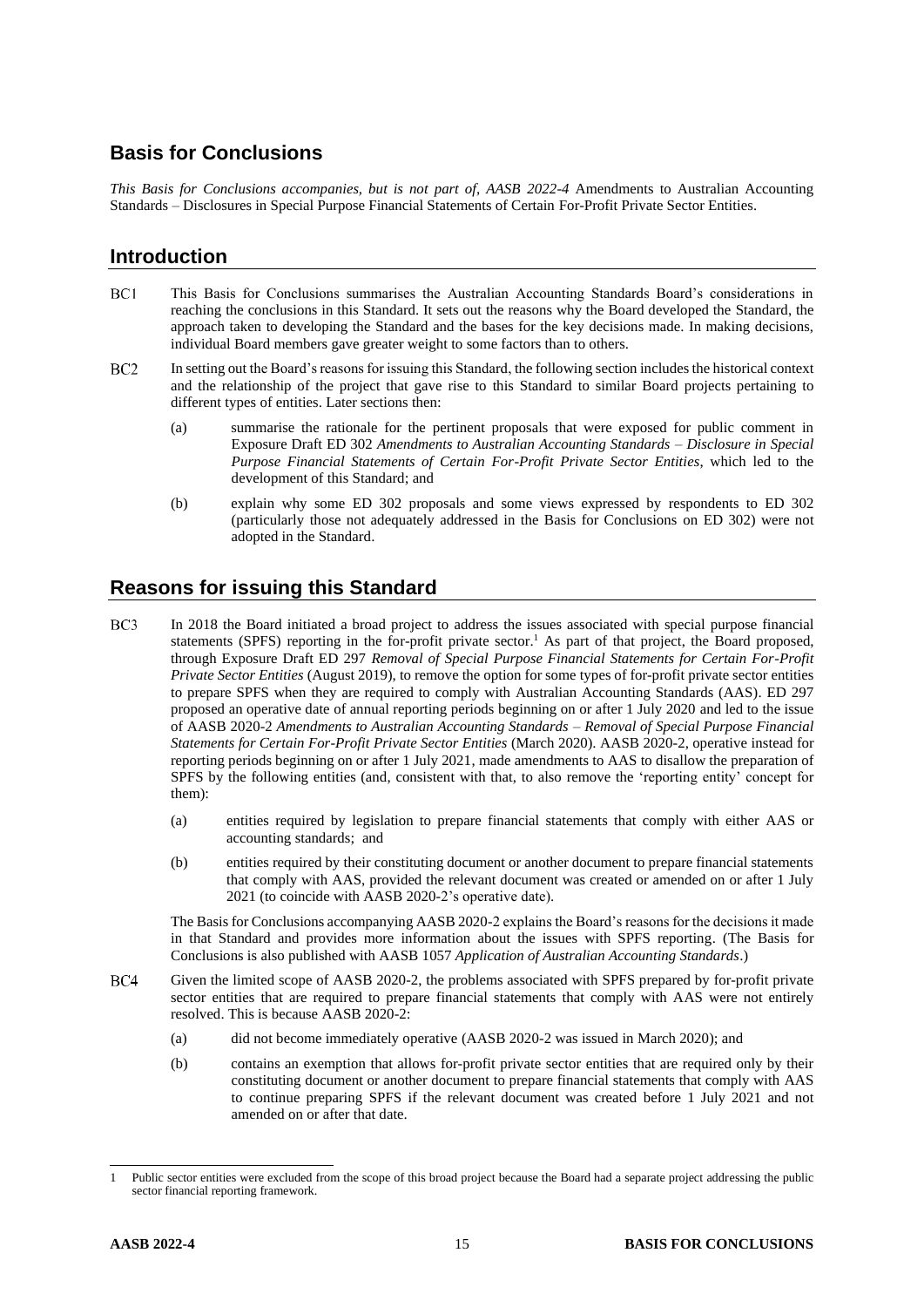- $BC5$ The continued preparation of SPFS that state compliance with AAS without further explanation, whether temporarily (until an entity transitioned to general purpose financial statements (GPFS) in accordance with AASB 2020-2) or for the foreseeable future (in relation to entities referred to in paragraph BC4(b)), remained a concern to the Board. Consistent with the *AASB Evidence-Informed Standard-Setting Framework*, the Board decided to address its concern by considering whether to issue a Standard having regard to the evidence it gathered through outreach to stakeholders and other forms of research. That research evinced users' clearly stated views on the importance of understanding the recognition and measurement (R&M) basis of preparation of financial statements. The Board also noted the findings of AASB Research Report 12 *Financial Reporting Practices of For-Profit Entities Lodging Special Purpose Financial Statements* (August 2019), which indicated the current deficiencies in clearly reporting the basis of preparation in SPFS (see also paragraphs BC20-BC22 of the Basis for Conclusions on AASB 2020-2).
- BC<sub>6</sub> The Board noted some stakeholders were concerned about a lack of research-based evidence that demonstrates disclosure requirements would assist users' understanding of SPFS prepared by entities within the scope of this Standard. This concern arose because AASB Research Report 12 is based on data relating to entities within the scope of AASB 2020-2, rather than the types of entities referred to in paragraph BC4(b), and in any event it predates the change in proprietary company reporting thresholds under the *Corporations Act 2001* and therefore does not provide any current analysis. However, the Board came to the view that the Research Report provides evidence by analogy as there is no basis to expect that SPFS of the types of entities referred to in paragraph BC4(b) would have adopted better disclosure practices than the SPFS of the types of entities that were the focus of the Research Report (see paragraph [BC7\)](#page-15-0). Furthermore, the evidence provided by the Research Report was supplemented by the findings of outreach undertaken in December 2018 to understand users' views as part of improving the Australian Financial Reporting Framework, which was considered by the Board at its April 2020 meeting (see paragraph [BC8\)](#page-15-1).
- <span id="page-15-0"></span>BC7 AASB Research Report 12 indicated that for 34% of examined entities preparing and lodging SPFS with the Australian Securities and Investments Commission (ASIC) in 2018, the extent of compliance with R&M requirements in AAS was not clear. After a detailed, qualitative assessment of the accounting policies of these unclear SPFS by the researchers, Research Report 12 concluded:
	- (a) 10% of the total population of SPFS did not appear to be following all R&M requirements in AAS, despite only 0.5% of the total clearly stating so;
	- (b) 76% appeared to follow all R&M requirements in AAS; and
	- (c) the extent of compliance (or otherwise) with the R&M requirements in AAS of the remaining 14% of SPFS was unclear.
- <span id="page-15-1"></span>BC<sub>8</sub> The December 2018 research conducted via a survey of users of financial statements prepared by for-profit private sector entities found:
	- (a) on average, 93% of primary users and more than 95% of other users said comparability, transparency, comprehensibility and consistency are what they need most in financial statements; and
	- (b) only 43% of primary users and 56% of other users said they are satisfied with the information presented in SPFS.

Respondents to this survey were generally involved with entities within the scope of AASB 2020-2, although there were a number involved with the types of entities referred to in paragraph BC4(b), such as limited partnerships, incorporated associations and trusts. On that basis, the Board concluded the findings of the research are relevant in supporting the Board's view that users of SPFS prepared by entities within the scope of this Standard would benefit from specific SPFS disclosure requirements.

- BC<sub>9</sub> In light of ED 297's limited scope and anticipating the proposals in ED 297 would not be reflected in a Standard for some time after ED 297 was published for comment, the Board had also issued Exposure Draft ED 293 *Amendments to Australian Accounting Standards – Disclosure in Special Purpose Financial Statements of Compliance with Recognition and Measurement Requirements* (July 2019). ED 293 proposed requiring for-profit and not-for-profit private sector entities lodging SPFS with either the ASIC or the Australian Charities and Not-for-profits Commission (ACNC) to disclose information in their SPFS that would allow users to understand the extent of compliance or otherwise of the entity's accounting policies with the R&M requirements in AAS.<sup>2</sup>
- $BC10$ The feedback received on ED 293 indicated the majority of respondents agreed the proposals would increase the transparency and comparability of SPFS. However, due to the short time within which the proposed requirements would become mandatory in light of the expected timing of the release of a Standard based on ED 297's proposals, respondents were particularly concerned about the costs of the proposals exceeding any

<sup>2</sup> In relation to for-profit private sector entities, the proposals were developed as an interim measure while the Board continued with its ED 297 proposals.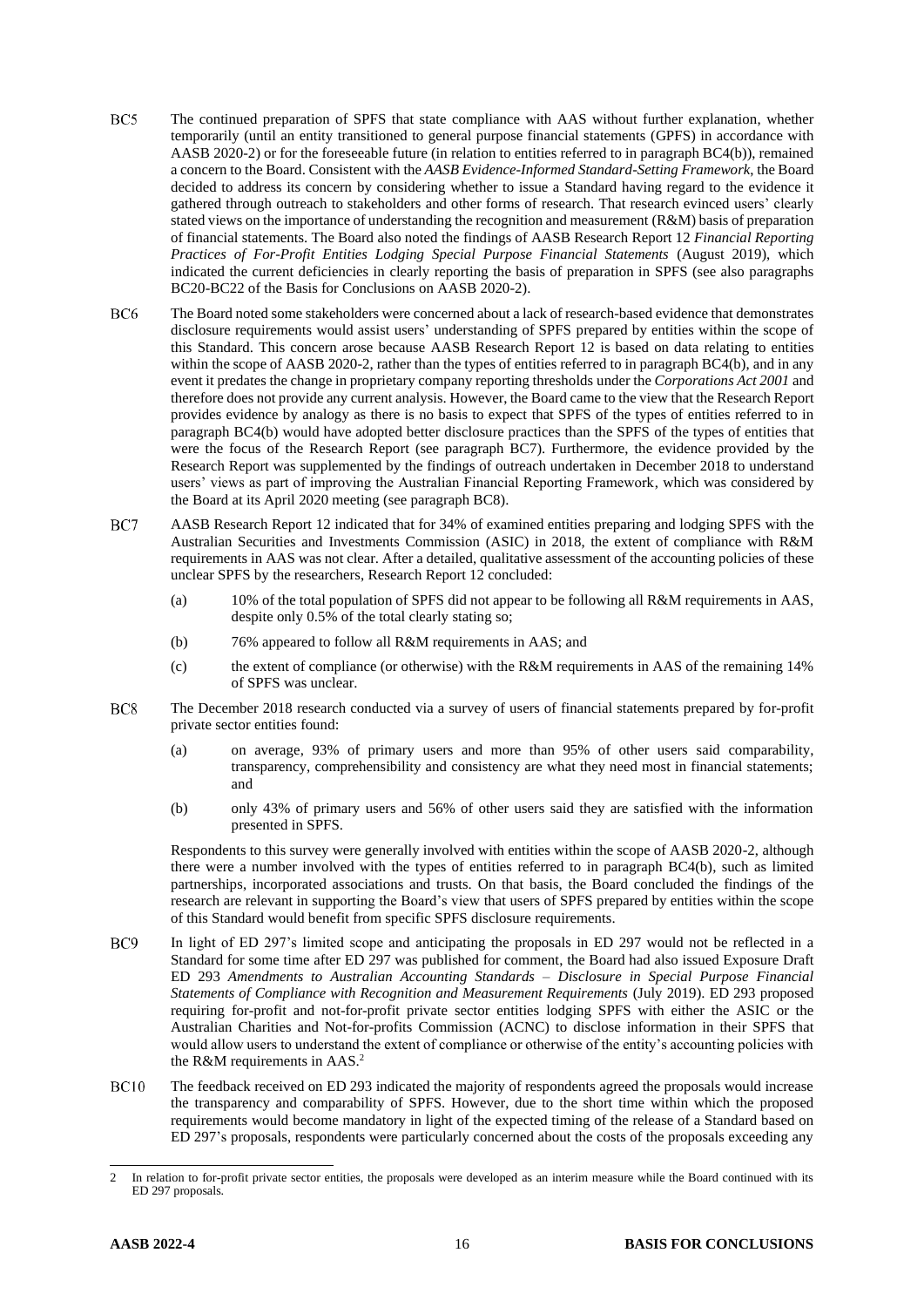benefits for for-profit private sector entities. This is because the proposal in ED 297 to remove the ability for certain for-profit private sector entities to prepare SPFS when they are required to comply with AAS was expected to be completed and, as noted in paragraph BC3, operative for annual reporting periods beginning on or after 1 July 2020.

- **BC11** After considering this feedback, the Board decided at that time the proposals in ED 293 should apply only to not-for-profit private sector entities. The Board decided it would revisit the application of the proposals in ED 293 for for-profit private sector entities if the proposals in ED 297 were not finalised as proposed. Consequently, the Board issued AASB 2019-4 *Amendments to Australian Accounting Standards – Disclosure in Special Purpose Financial Statements of Not-for-Profit Private Sector Entities on Compliance with Recognition and Measurement Requirements* (November 2019), operative for annual reporting periods ending on or after 30 June 2020.
- **BC12** As indicated in paragraph BC3, the Board decided the effective date of AASB 2020-2 should be one year later than what was proposed in ED 297. It arrived at this decision after considering feedback from respondents to ED 297 that entities needed more time to prepare for the implementation of the proposals – see also the reasons noted in paragraph BC149 of the Basis for Conclusions on AASB 2020-2. As a consequence of the deferral of the effective date, the Board decided it was necessary to revisit the proposals in ED 293 in relation to forprofit private sector entities that were not yet required to apply AASB 2020-2, as well as for the types of entities referred to in paragraph BC4(b). Consequently, ED 302 was issued in June 2020, which as noted in paragraph BC2 led to the development of this Standard.

#### **Issue of Exposure Draft ED 302**

**BC13** The significant issues considered by the Board in developing ED 302 that are pertinent to this Standard are addressed in this section.

#### **Scope**

- <span id="page-16-3"></span><span id="page-16-1"></span><span id="page-16-0"></span> $BC14$ When considering which for-profit private sector entities should be required to make the ED 302 proposed disclosures, $3$  the Board considered whether the disclosures should be required by:
	- (a) only those entities preparing SPFS that are directly subject to AASB 1054 *Australian Additional Disclosures* (for example, an entity with a direct reference to application of AASB 1054 in its trust deed); or
	- (b) those for-profit private sector entities that are required by legislation (eg Part 2M.3 of the *Corporations Act 2001* or other legislation) to prepare financial statements that comply with either AAS or accounting standards, and other for-profit private sector entities that are required only by their constituting document or another document to prepare financial statements that comply with AAS provided the relevant document was created before 1 July 2021 and not amended on or after that date; or
	- (c) those entities referred to in option [\(b\),](#page-16-0) with a threshold to limit the requirements to those entities that would meet the requirements to be considered a large proprietary company under the Corporations Act; or
	- (d) those entities referred to in option [\(b\),](#page-16-0) but only where their SPFS state they have been prepared in compliance with AAS.
- <span id="page-16-4"></span><span id="page-16-2"></span> $BC15$ For the purposes of ED 302, the Board decided to propose optio[n \(b\),](#page-16-0) noting:
	- (a) option [\(a\)](#page-16-1) would not achieve the objective of the proposed amendments as it would not include all entities with a non-legislative requirement to prepare financial statements that comply with AAS;
	- (b) option [\(c\)](#page-16-2) was not the most appropriate alternative as it would be relatively complex to apply. It would also add to the overall complexity of AAS because it would result in exemptions for certain entities that are already subject to exemptions (in particular, the scope exemptions from the removal of SPFS for for-profit private sector entities made in AASB 2020-2);
	- (c) option (d) was not the most appropriate alternative for similar reasons to option (c). In addition, the Board was concerned this option might allow any resulting disclosure requirements to be readily circumvented simply through non-disclosure of compliance with AAS, despite an entity's constituting document requiring compliance with AAS without explicitly requiring disclosure of compliance with AAS; and

<sup>3</sup> With limited exceptions, consistent with transaction neutrality the proposed disclosures in ED 302 for for-profit entities were based on the disclosures specified in AASB 2019-4 for not-for-profit entities.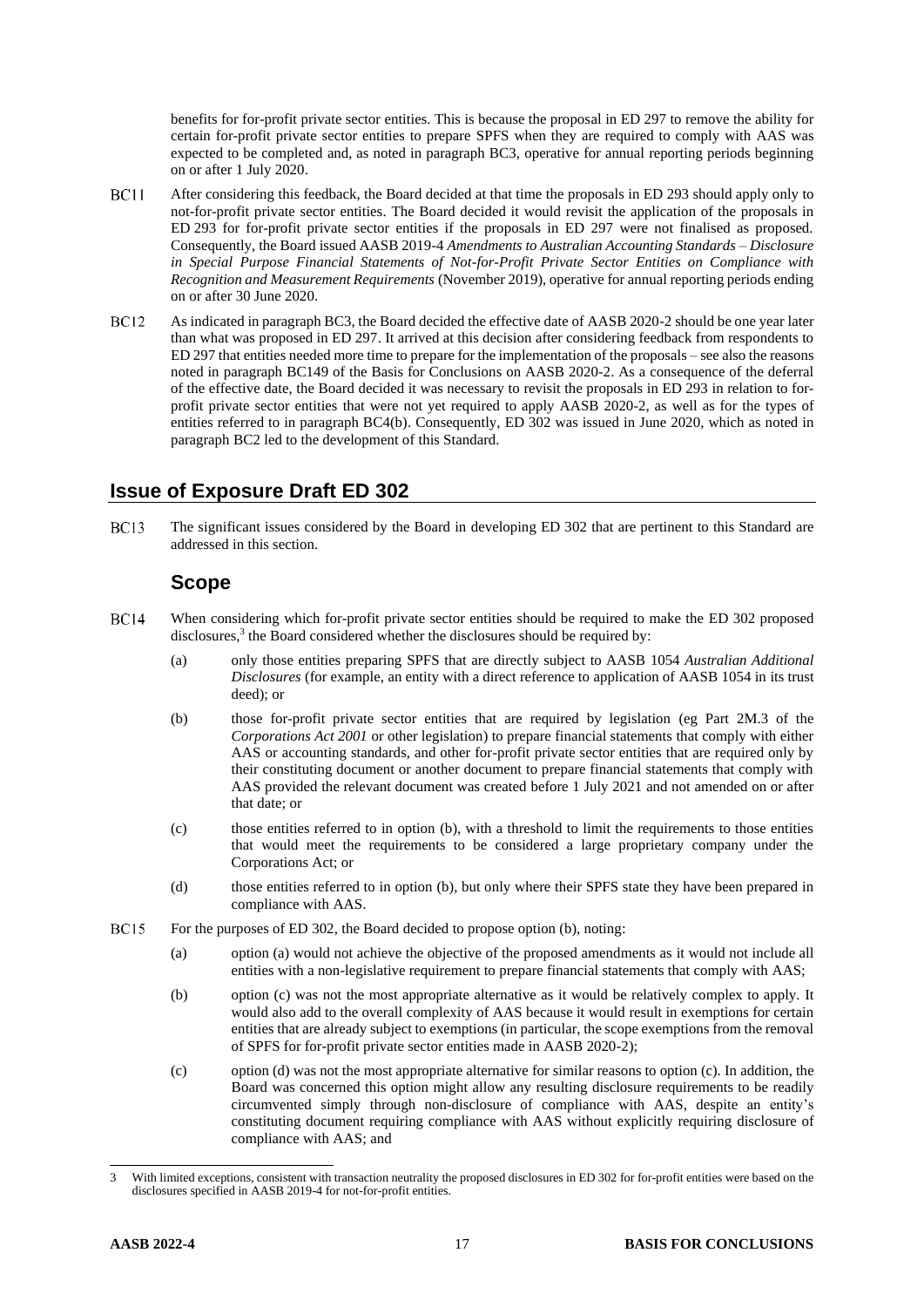- (d) in adopting option (b), the Board did not expect the proposed disclosures in ED 302 to be onerous. However, it acknowledged that implementing option (b) in paragrap[h BC14](#page-16-3) by making amendments to the application of AASB 1054 (via AASB 1057) would result in a number of entities becoming subject to AASB 1054 for the first time. Furthermore, the Board noted AASB 1054 specifies disclosures that are potentially beyond the scope of the project that gave rise to this Standard. For this reason, ED 302 proposed limiting the application of the existing disclosure requirements in AASB 1054 for those entities preparing SPFS. Consequently, ED 302 proposed that such entities should only be required to comply with proposed paragraph 9C (and paragraph 9D referring to implementation guidance is also relevant) in applying AASB 1054. That approach would leave it to the entities to decide with which other disclosure requirements in AAS to comply, based on their assessment of the needs of the users of their SPFS.
- **BC16** ED 302 also proposed specific amendments to paragraph 2 of AASB 1057 to extend the set of entities to which AASB 1057 applies. This was necessary in order to extend the set of entities to which AASB 1054 applies and give effect to option (b) in paragraph [BC14.](#page-16-3) The amendments to AASB 1057 proposed in ED 302 would not extend the application of any other AAS to the for-profit private sector entities covered by the proposals (see also paragraph[s BC19](#page-17-0)[-BC21\)](#page-17-1).

#### **Disclosure of the basis on which the decision to prepare SPFS was made**

**BC17** ED 302 proposed that an entity be required to disclose an explanation for why SPFS had been prepared, for the same reasons articulated in paragraph BC24-BC26 of the Basis for Conclusions on AASB 2019-4 (which is published with AASB 1054) and consistent with the existing responsibilities of those charged with governance with respect to the selection and application of an entity's financial reporting framework. In drafting the proposed illustrative examples to accompany ED 302, the Board did not use the phrase 'not a reporting entity' to explain why the entity had prepared SPFS. Consistent with AASB 2020-2 limiting the application of the reporting entity concept by for-profit private sector entities, the Board considered entities need to more clearly articulate the reasons why they prepare SPFS. Reasons why SPFS have been prepared may include users of the financial statements being in a position to command the information they require.

#### **Disclosure of accounting policies**

- **BC18** The Board noted many entities within the scope of the proposed amendments in ED 302 were not required by AAS to disclose information about the accounting policies applied in their SPFS. Without this, information about the extent of the entity's compliance or otherwise with the R&M requirements in AAS might be incomplete. Therefore, the Board decided to include in ED 302 a proposal to require entities to disclose information about the material accounting policies applied, including the measurement basis (or bases) used and information about changes in those accounting policies, such as the nature of the change and the reasons why the change was made.
- <span id="page-17-0"></span>**BC19** The Board noted that entities required by legislation to prepare financial reports in accordance with AAS or accounting standards are generally required to comply with AASB 101 *Presentation of Financial Statements*, AASB 107 *Statement of Cash Flows*, AASB 108 *Accounting Policies, Changes in Accounting Estimates and Errors*, AASB 1048 *Interpretation of Standards* and AASB 1054, even in preparing SPFS. For example, this is specified in paragraph 7 of AASB 1057 for entities within the scope of Part 2M.3 of the Corporations Act. Entities registered with the ACNC are also specifically required to comply with those Standards by the *Australian Charities and Not-for-Profits Commission Act 2012*. However, such requirements do not apply to entities within the scope of this Standard, which simply have a reference to AAS in their constituting or other documents, rather than in legislation.
- <span id="page-17-2"></span>**BC20** In that regard, the Board considered proposing to expand the scope of AASB 101, AASB 107, AASB 108 and AASB 1048 consistent with the proposed expanded scope of AASB 1054, but decided not to do so. This was because, while the Board saw merit in this approach, requiring all entities within the scope of the proposed amendments to AASB 1054 to comply with all the requirements contained in those Standards was considered too onerous.
- <span id="page-17-1"></span> $BC21$ The Board also noted that if the approach considered in paragrap[h BC20](#page-17-2) were to be adopted, as the Standards referred to in that paragraph contain certain R&M requirements (such as accrual accounting and applying the going concern basis of preparation), this would then impose a requirement on all entities within the scope of the proposed amendments to adopt minimum R&M requirements. The Board concluded setting minimum R&M requirements in SPFS was beyond the objective of ED 302 (and beyond the objective of this Standard).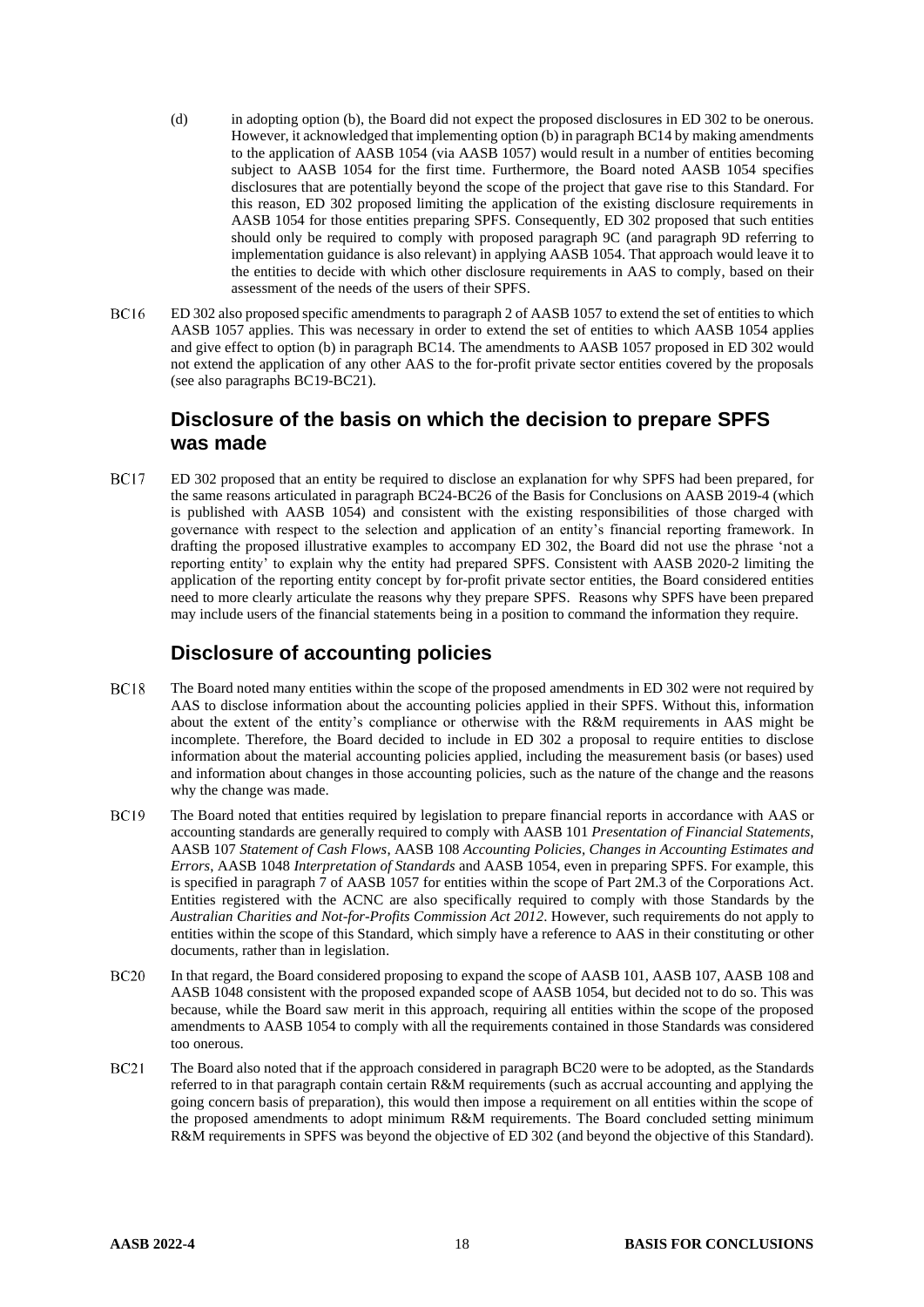#### **Disclosures regarding compliance with all the R&M requirements in AAS**

- **BC22** Both *The AASB's For-Profit Entity Standard-Setting Framework* (May 2018) and *The AASB's Not-for-Profit Entity Standard-Setting Framework* (May 2018) are predicated on transaction neutrality, that is, like transactions and events should be accounted for in a like manner by all types of entities, unless there is a justifiable reason not to do so.
- $BC23$ The Board considered whether it was appropriate to propose for-profit private sector entities within the scope of ED 302 should make the same disclosures regarding their material accounting policies as those required by not-for-profit private sector entities through AASB 2019-4, or whether for-profit private sector entities should be required to make different disclosures. Most significantly, the Board noted AASB 2019-4 contains options for a not-for-profit private sector entity to disclose in its SPFS that it has not assessed certain aspects that would otherwise be required to be assessed and disclosed. Those aspects are:
	- (a) whether or not the entity's interests in other entities give rise to interests in subsidiaries, associates or joint ventures for financial reporting purposes; and
	- (b) whether or not the entity's material accounting policies comply with the R&M requirements in AAS.
- <span id="page-18-0"></span>**BC24** These options were included in AASB 2019-4 because:
	- (a) for entities in the not-for-profit private sector, disclosure of compliance might be unduly burdensome, such as where entities are not required to determine whether they have subsidiaries in accordance with AASB 10 *Consolidated Financial Statements* to assess their financial reporting requirements (paragraph BC32 of the Basis for Conclusions on AASB 2019-4); and
	- (b) allowing an entity to make a no-assessment disclosure would require minimal additional effort, but would highlight potential instances of non-compliance with the R&M requirements in AAS to users of the SPFS, as well as potential governance issues, and would also allow users of the SPFS to seek additional information if required (paragraph BC51 of the Basis for Conclusions on AASB 2019-4).
- <span id="page-18-1"></span>**BC25** The Board acknowledged those for-profit private sector entities with a non-legislative requirement to prepare financial statements that comply with AAS might benefit from being able to disclose they have not assessed compliance with certain AAS requirements, for reasons consistent with those noted in paragraph [BC24.](#page-18-0) However, the Board took the view for-profit private sector entities typically would be expected to have access to the resources necessary to make the required assessments and should therefore have an understanding of the R&M requirements in AAS under a good-governance approach to financial reporting. The Board also considered that while many of these entities might be small in size, they typically would not have overly complex accounting requirements or transactions in this case, and this assessment would therefore be relatively straightforward.
- **BC26** The Board considered that the reasons outlined in paragraphs [BC24](#page-18-0) and [BC25](#page-18-1) meet the requirements of the standard-setting frameworks as justifiable reasons why for-profit and not-for-profit private sector entities should have different disclosure requirements.
- <span id="page-18-2"></span>**BC27** The Board also noted that although it did not expect these disclosures to be onerous for for-profit private sector entities, those entities would still have the option of changing their constituting or other documents to avoid reference to AAS should they wish to do so, which would scope them out of this Standard.

# **Operative date**

- **BC28** ED 302 proposed an operative date of annual reporting periods ending on or after 30 June 2021. The Board considered this date would result in those entities with a legislative requirement to comply with AAS or accounting standards being required to include the disclosures in their SPFS for one year before they would be required to transition to GPFS under AASB 2020-2. Other entities, with a non-legislative requirement to comply with AAS, would also be required to comply promptly, thereby meeting the needs of users of SPFS in a timely way. The Board was of the view that compliance with R&M requirements is part of good governance and a number of these entities should already be complying with R&M requirements, and therefore the proposals would not be onerous.
- **BC29** The Board also noted that, when deciding the effective date of AASB 2019-4 for not-for-profit private sector entities, it was not necessary to provide an extended operative date as the amendments did not require entities to change their existing accounting policies. At the time of issuing ED 302, the Board's view was that the rationale adopted for the operative date of AASB 2019-4 would also apply in the for-profit private sector context. On considering the comments from respondents to ED 302 on this matter and taking into account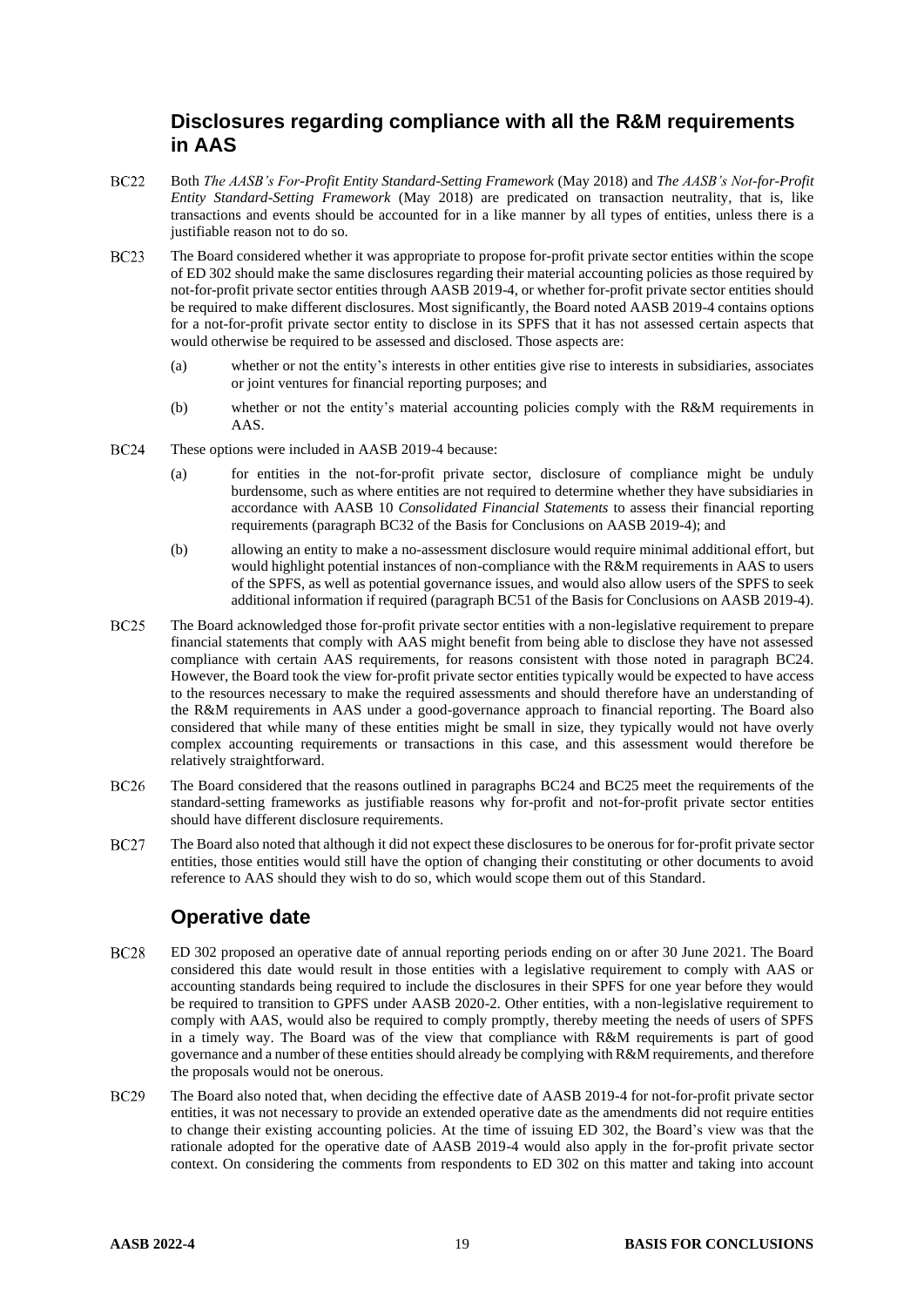other factors, the Board decided to defer the proposed operative date of this Standard, as explained in paragraphs [BC33](#page-19-0) an[d BC34.](#page-19-1)

#### **Outcome of ED 302**

**BC30** Following the consultation period, and after considering stakeholder comments, the Board decided to proceed with the proposals in ED 302, but with some significant changes. The Board's bases for the proposals it decided to retain are articulated in the Basis for Conclusions accompanying ED 302, and are summarised here in paragraphs [BC3](#page-14-0)[-BC27.](#page-18-2) Accordingly, as noted in paragraph BC2(b), after providing an overview of the feedback received on ED 302, the remainder of this Basis for Conclusions focuses primarily on the significant proposals in ED 302 that the Board decided to change, and the rationale for doing so. It also addresses some issues raised by respondents to ED 302 that, although they did not give rise to changes to the proposals, warrant further explanation.

#### **Feedback from respondents on ED 302**

- $BC31$ The Board received 13 formal comment letters on ED 302, with a mix of views from respondents.
- **BC32** A number of respondents expressed concern that the cost of implementing the ED 302 proposals would exceed any benefits. This was particularly the case for those for-profit private sector entities with a legislative requirement to comply with AAS, given the proposals for these entities were proposed to be effective from 1 July 2020 and therefore would apply for only one year. This was because, as noted above, the amendments in AASB 2020-2 removed the ability of these entities to prepare SPFS for annual reporting periods beginning on or after 1 July 2021.
- <span id="page-19-0"></span>**BC33** A number of respondents also expressed concern that the proposed effective date of 1 July 2020 would provide insufficient time for entities to prepare for the new requirements. Furthermore, some respondents suggested delaying the proposed effective date to align with the operative date of AASB 2020-2. This would effectively exclude entities with a legislative requirement to comply with AAS from the scope of the proposals as well.
- <span id="page-19-1"></span>**BC34** The Board considered this feedback and decided, for the reasons noted in paragraphs [BC38](#page-20-0) and [BC39,](#page-20-1) it was appropriate to delay the effective date of the final amendments and in doing so exclude those entities with a legislative requirement to comply with AAS or accounting standards from the scope of the Standard.
- **BC35** Other significant matters considered by the Board in making this and other decisions are addressed below.

#### **Scope**

- **BC36** The Board decided this Standard should apply only to those for-profit private sector entities required only by their constituting document or another document to prepare financial statements that comply with AAS, provided the relevant document was created before 1 July 2021 and not amended on or after that date. In paragraph BC85 of the Basis for Conclusions on AASB 2020-2, the Board explained that these entities were excluded from the scope of AASB 2020-2 and therefore permitted to continue preparing SPFS because they prepare financial statements for specific users, have no external regulator and the financial statements are not lodged on the public record. However, the Board remained concerned about the lack of transparency of SPFS that continue to refer to AAS. As a result, to help ensure users are adequately informed, it came to the view the SPFS of these entities should be required to disclose information about the extent of their compliance or otherwise with the R&M requirements in AAS. In addition, the Board noted anecdotally there would be some types of entities, such as securitised trading trusts, outside the scope of AASB 2020-2 (and therefore permitted to continue preparing SPFS) but lodging SPFS on the public record that are required only by their constituting document or another document to comply with AAS. Accordingly, in the absence of this Standard, there would be publicly available SPFS that do not necessarily specify whether or not they comply with R&M requirements of AAS, despite being required by a constituting or other document to comply with AAS. The Board was concerned this would not satisfy the needs of users.
- **BC37** The Board also considered whether to broaden the scope of the requirements in this Standard to other entities that are not currently within the application paragraphs of AAS set out in AASB 1057, such as entities voluntarily preparing SPFS or entities preparing SPFS due to a requirement in their constituting document or another document to present a 'true and fair view' or to comply with 'GAAP' (whether generally accepted accounting principles or generally accepted accounting practices), without those terms being explicitly defined or specified as AAS. However, the Board decided the scope of this Standard should not include such entities for the same reasons it did not include them in the application paragraphs of AAS (see paragraph BC79 of the Basis for Conclusions on AASB 2020-2).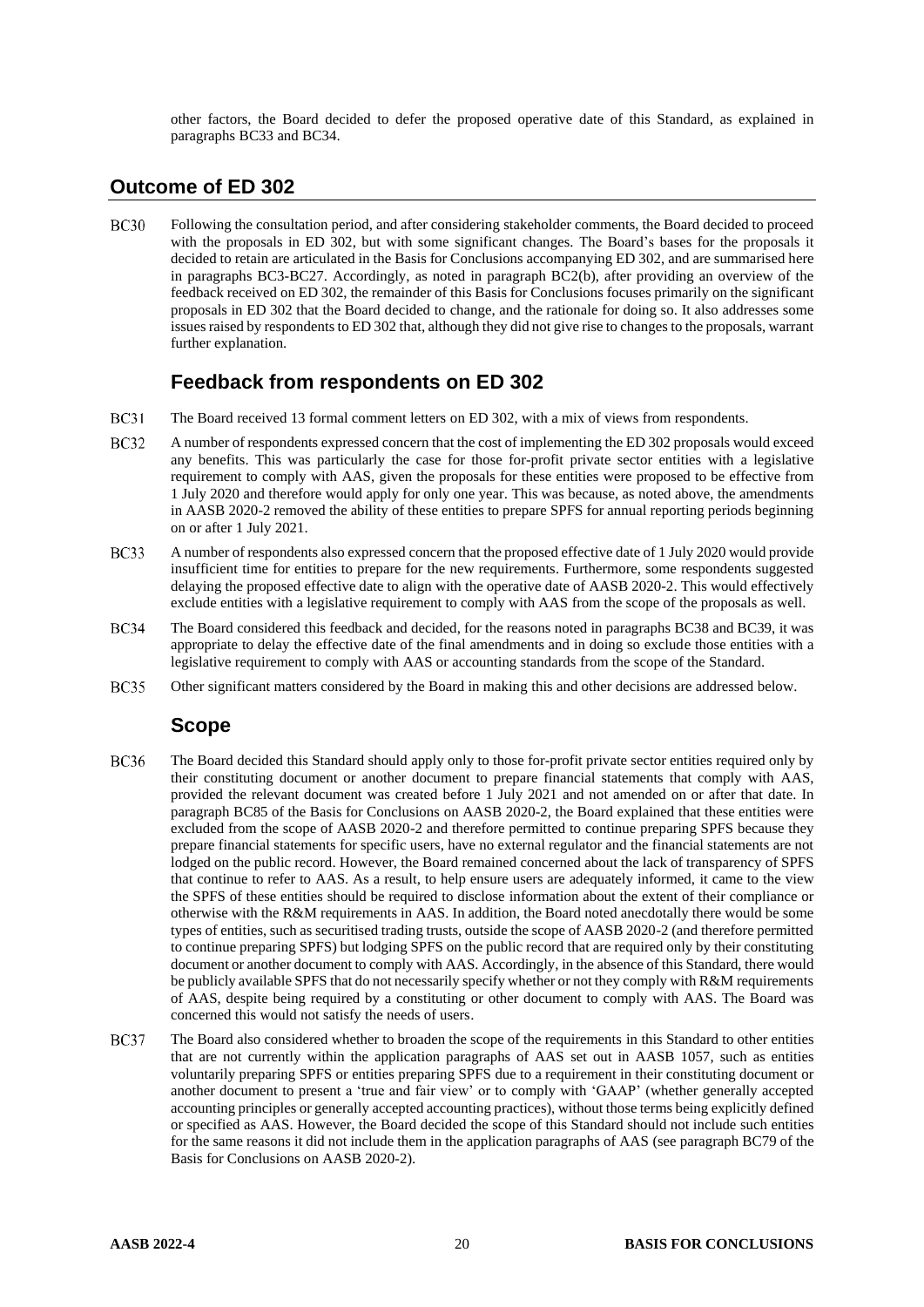- <span id="page-20-0"></span>**BC38** As noted in paragraph [BC34,](#page-19-1) the Board decided to exclude from the scope of this Standard for-profit private sector entities required by legislation to prepare financial statements that comply with either AAS or accounting standards (ie entities within the scope of AASB 2020-2). This acknowledges what would otherwise be a short-term effect of the proposals in ED 302 for these entities, caused by delays in the issue of this Standard due to the COVID-19 pandemic's impact on the Board's work program. The Board noted that, at the time of issuing ED 302, the implications of COVID-19 could not have been predicted. The basis for this decision is consistent with the reason for the earlier decision to exclude for-profit private sector entities from the scope of AASB 2019-4 (see paragraph BC47 of the Basis for Conclusions on AASB 2019-4).
- **BC39** The Board concluded that excluding these entities from this Standard would allow them to use the extra time to prepare for transitioning to GPFS in accordance with AASB 2020-2 and it would be a reasonable and pragmatic way of providing some resource relief during the pandemic. The Board also concluded excluding these entities would have a limited adverse effect on users and, on that basis, the Board accepted the practical arguments expressed by some stakeholders that the introduction of new disclosure requirements for these entities would add unreasonable incremental time to prepare and audit SPFS for years ending on or after 30 June 2021.

#### <span id="page-20-1"></span>**Disclosure regarding the reporting framework and whether the financial statements are general purpose or special purpose**

**BC40** In addition to the proposed disclosure requirements in ED 302 that the Board decided to incorporate into this Standard, as noted in paragraph [BC15\(](#page-16-4)d), the Board considered whether selected pre-existing disclosure requirements in AASB 1054 should be required of entities within the scope of this Standard. In particular, the Board considered whether paragraphs 8 and 9 of AASB 1054 (relating to disclosure of the reporting framework under which the financial statements are prepared and whether the financial statements are SPFS or GPFS) should be required. As part of its consideration, the Board noted similar disclosures required by AASB 2019-4 apply only to not-for-profit private sector entities that were already within the scope of AASB 1054, whereas the scope of this Standard includes entities not previously within the scope of AASB 1054. Despite this, the Board concluded paragraphs 8 and 9 of AASB 1054 are consistent with the objective of this Standard and help describe the basis of accounting. Accordingly, the Board decided paragraphs 8 and 9 of AASB 1054 would provide useful information at minimal cost as this information is expected to be readily available to an entity. The Board further noted that in order to make the disclosure required by paragraph 9C(a) of AASB 1054 (ie "to disclose the basis on which the decision to prepare SPFS was made"), the information that is the subject of paragraphs 8 and 9 of AASB 1054 would need to be considered by the entity anyway.

#### **Disclosure regarding accounting policies for joint operations**

- **BC41** Some respondents to ED 302 expressed a view that joint operations within the scope of AASB 11 *Joint Arrangements* should be excluded from the requirement to disclose overall compliance with R&M requirements. They argued this by analogy with how ED 302 proposed dealing with disclosures about an entity's accounting policies relating to subsidiaries, associates and joint ventures. The Board concluded that an exclusion for joint operations (in addition to the exclusion for subsidiaries, associates and joint ventures) is not required and would not be appropriate. This is because paragraph 20 of AASB 11 requires a joint operator, being the entity preparing the financial statements (whether consolidated or unconsolidated), to recognise its share of the assets, liabilities, revenue and expenses in a joint operation – and therefore it is clearly an R&M requirement. The Board also noted paragraph 21 of AASB 11 clarifies that the requirements relating to the entity's share of those amounts are accounted for in accordance with the requirements (including R&M) of other relevant AAS. The definition of a joint operation also confirms this, on the basis that it refers to the entity's rights and obligations to the assets and liabilities. Therefore, non-compliance with AASB 11 as it applies to joint operations would be a clear non-compliance with R&M requirements in AAS.
- **BC42** Given the nature of joint operations, their accounting treatment is fundamentally different from that of subsidiaries, associates and joint ventures. As such, it would be inappropriate to also exclude them from the overall R&M disclosure required by this Standard, potentially implying they are not R&M requirements. The Board also noted that paragraphs 9C(e) and 9C(f) of this Standard are consistent with paragraph 9C(d), which also does not refer to AASB 11.

#### **Disclosure regarding subsidiaries, investments in associates or investments in joint ventures**

**BC43** The Board considered whether an entity that has no subsidiaries, investments in associates or investments in joint ventures should be required to make an explicit statement to this effect. The Board had considered the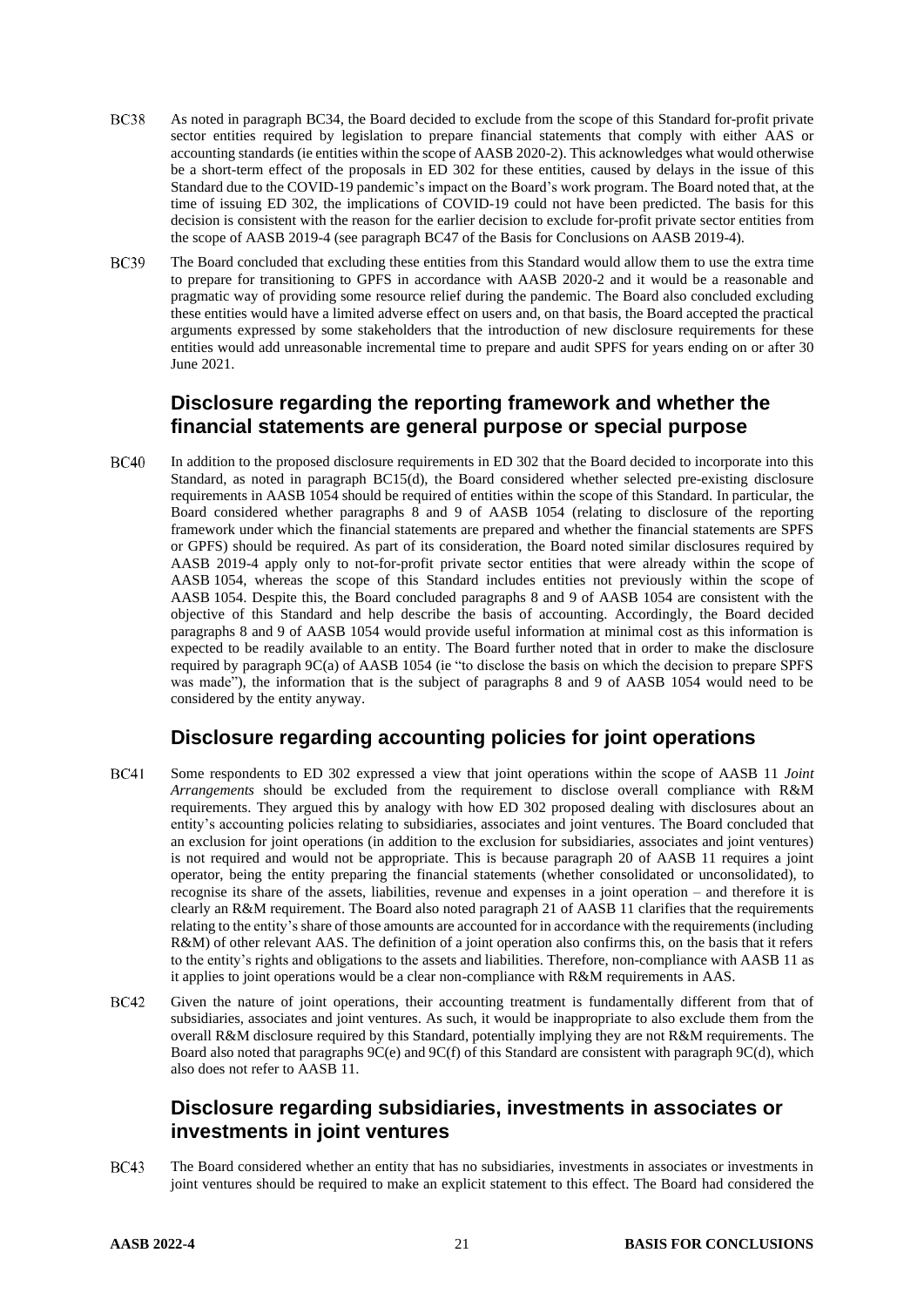same issue in the context of not-for-profit private sector entities in the development of AASB 2019-4. At that time the Board noted entities preparing either Tier 1 or Tier 2 GPFS are not required to make such a statement. Consistent with that, the Board decided an explicit statement would not be required in SPFS of not-for-profit private sector entities, as noted in paragraph BC30 of the Basis for Conclusions on AASB 2019-4. The Board also noted that, in any event, users of financial statements could reasonably be expected to be able to discern from the absence of the other disclosures (eg paragraph 9C(d) of AASB 1054, which results in disclosures only when the entity has interests in other entities) that the entity has no subsidiaries or interests in associates or joint ventures. Therefore, the Board concluded that an explicit statement for entities within the scope of this Standard should not be required.

#### **Disclosures regarding compliance with all the R&M requirements in AAS**

- **BC44** The Board noted the view that the disclosure requirement in paragraph 9C(f) of this Standard – overall compliance with R&M requirements in AAS – is redundant given the disclosure requirement in paragraph 9C(e) about each material accounting policy that does not comply with AAS R&M requirements. In response, the Board noted that, like AASB 2019-4, this Standard follows a two-step approach (first paragraph 9C(e) and then paragraph 9C(f)) to assessing and disclosing compliance or otherwise with the R&M requirements in AAS (other than AASB 10 and AASB 128). This approach is designed to minimise the burden associated with preparing the disclosures by having entities assess first whether or not their material accounting policies comply with AAS R&M requirements, and then whether the financial statements overall comply with AAS R&M requirements. If all material accounting policies comply with AAS R&M requirements, there is no disclosure to be made under paragraph 9C(e), which is why paragraph 9C(f) is useful as a way to make clear to users the financial statements do in fact comply with all R&M requirements. Although the Board noted AAS usually only require an entity to disclose where they have not complied with AAS requirements, in this case requiring an entity to disclose it has complied is useful for users and is not an onerous requirement. Furthermore, without paragraph 9C(f), if an entity has one or more instances of material non-compliance with R&M requirements, without disclosing overall non-compliance it may not be readily evident to users that this is the case.
- **BC45** The Board reaffirmed its decision to not provide entities within the scope of this Standard an option to state they have not assessed compliance with certain AAS requirements. The Board noted the contrary view that allowing a 'not assessed' option might be a means of responding to cost/benefit concerns expressed by respondents to ED 302, whilst still providing useful information that would put users on notice that the financial statements might not comply with all the R&M requirements in AAS. However, consistent with the reasons in paragraph [BC25](#page-18-1) and the fact the Board had not identified any new arguments in the responses to ED 302, the Board did not accept that contrary view. The Board also noted deferral of the effective date as mentioned in paragraph [BC51](#page-22-0) would provide entities with sufficient time to consider any possible complexities or challenges in making the disclosures, and therefore the 'not assessed' option was not warranted.

#### **Disclosures regarding omitted AAS disclosures**

**BC46** Some respondents to ED 302 expressed a view the disclosure requirements in this Standard should be expanded to require an entity's SPFS to identify AAS where it has elected to omit material disclosures that would otherwise be included in GPFS in accordance with those AAS. For example, where the entity elects to not disclose related party transactions, it should be required to disclose its election not to make any disclosures under AASB 124 *Related Party Disclosures*. The Board considered that while disclosures regarding omitted AAS disclosures might be useful for users of SPFS, the scope of this Standard and the related amendments are aimed at increasing the transparency and comparability of SPFS in relation to compliance with the R&M requirements in AAS rather than AAS disclosure requirements. The Board also noted this matter was previously considered as part of the feedback received on ED 293 and the Board decided against requiring additional AAS disclosures as it was beyond the scope of the project that resulted in AASB 2019-4. Consistent with AASB 2019-4, the Board considered matters relating to omitted disclosures are beyond the scope of the project that resulted in this Standard.

#### **Other issues**

#### **Consistency with the Standard-Setting Framework**

**BC47** Some respondents to ED 302 expressed a view that a Standard based on the proposals would contradict *The AASB's For-Profit Entity Standard-Setting Framework* (the Framework), and therefore this Standard should